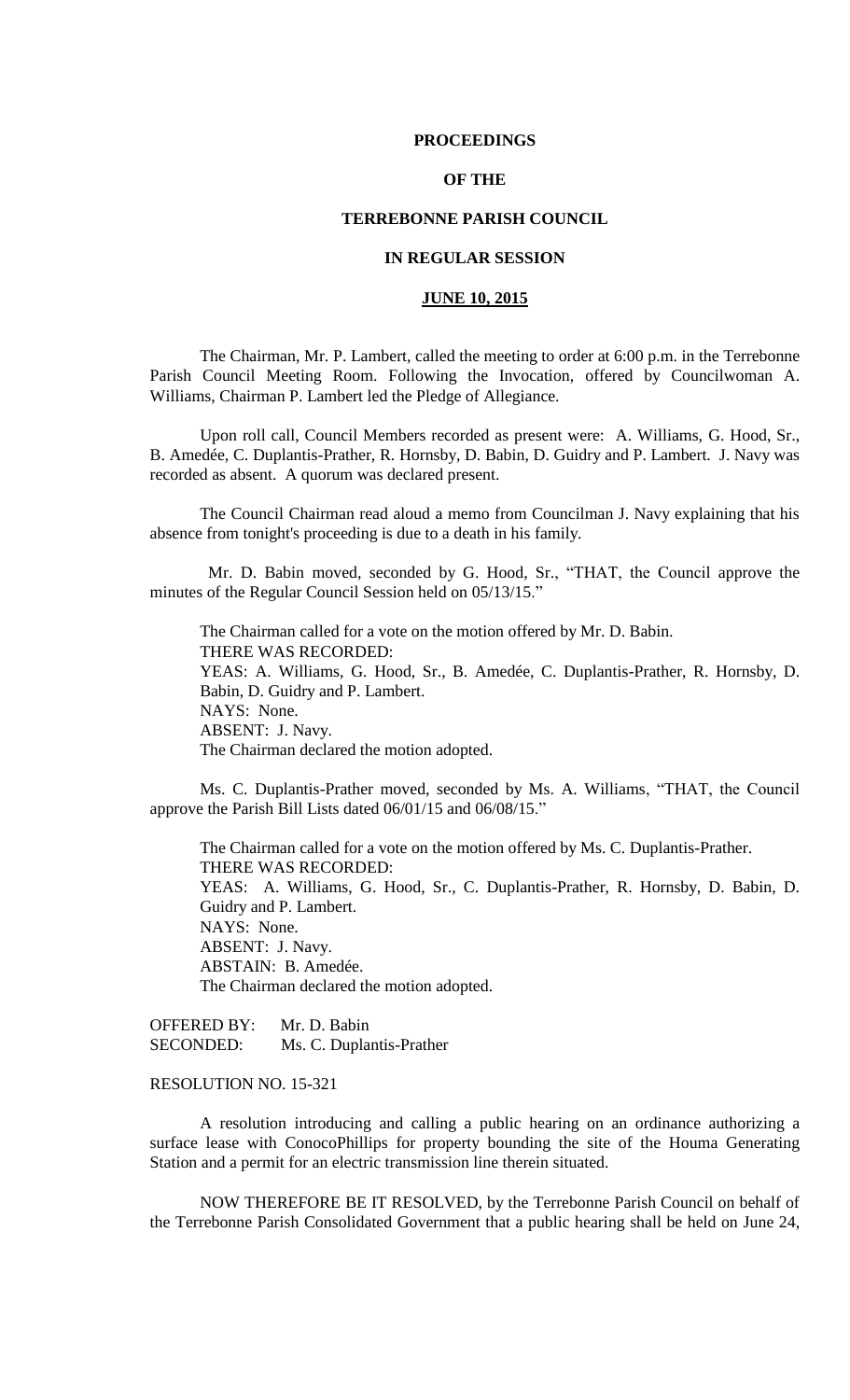2015 at 6:30 p.m. to consider public comment on an ordinance authorizing a surface lease with ConocoPhillips for property bounding the site of the Houma Generating Station and a permit for an electric transmission line therein situated, and

BE IT FURTHER RESOLVED, that after having considered public comment, the Terrebonne Parish Council may, at its discretion, take action on this matter.

THERE WAS RECORDED:

YEAS: A. Williams, G. Hood, Sr., B. Amedée, C. Duplantis-Prather, R. Hornsby, D. Babin, D. Guidry, and P. Lambert. NAYS: None. ABSTAINING: None. ABSENT: J. Navy. The Chairman declared the resolution adopted on this, the 10th day of June 2015.

Councilwoman B. Amedée stated that she invited the leaders of certain recreation districts that offer swimming lessons and the YMCA, to inform the public of the swimming lesson programs that are offered, however they were unable to attend due to scheduling conflicts. Ms. Amedée asked to hold the presentation on the Agenda until the next Council meeting and followed by saying that swimming lessons are being offered at the YMCA and at the East Houma, Bayou Black, Little Caillou and Montegut Pools. She also mentioned that her goal is to inform citizens that swimming lessons are not only to learn how to swim but to learn water safety as well.

Councilwoman B. Amedée acknowledged Mr. Donald Bascle, a Houma resident, who addressed the Council regarding the absence of public swimming pools in the northern areas of the Parish. Mr. Bascle stated that he is concerned that there are no public swimming pools on Park and Main Streets, Lisa Park, Broadmoor and Oakshire Subdivisions, and the Schriever and Gray areas; he stated that, in his opinion, a public swimming pool needs to be built within the northern area of the Parish, due to the large number of people whom are moving to the north from low-lying areas.

Upon questioning from Councilwoman B. Amedée, Planning and Zoning Director Patrick Gordon stated that a swimming pool is currently not in the proposal for the Field of Dreams Complex, however the plans can be subject to change.

Several Council members thanked Mr. Bascle for addressing the Council and agreed with Councilwoman A. Williams, that it is the Recreation District's decision to build a swimming pool. Ms. A. Williams suggested that citizens address their Recreation districts with their requests.

The Chairman acknowledged Mr. Kyle Faulk, President of the Houma Police Association, who addressed the Council relative to the Houma Police Department's pay and presented the Council with an updated study detailing the pay for the Houma Police Department. Mr. Faulk gave a brief overview of the study stating that it has been updated with pay increases that were given at the beginning of the year and includes state pay from every agency.

Mr. D. Guidry moved, seconded by Ms. A. Williams, "THAT, the Council extend Mr. Kyle Faulk's time an additional minute."

The Chairman called for a vote on the motion offered by Mr. D. Guidry. THERE WAS RECORDED: YEAS: A. Williams, G. Hood, Sr., B. Amedée, C. Duplantis-Prather, R. Hornsby, D. Babin, D. Guidry and P. Lambert. NAYS: None. ABSENT: J. Navy.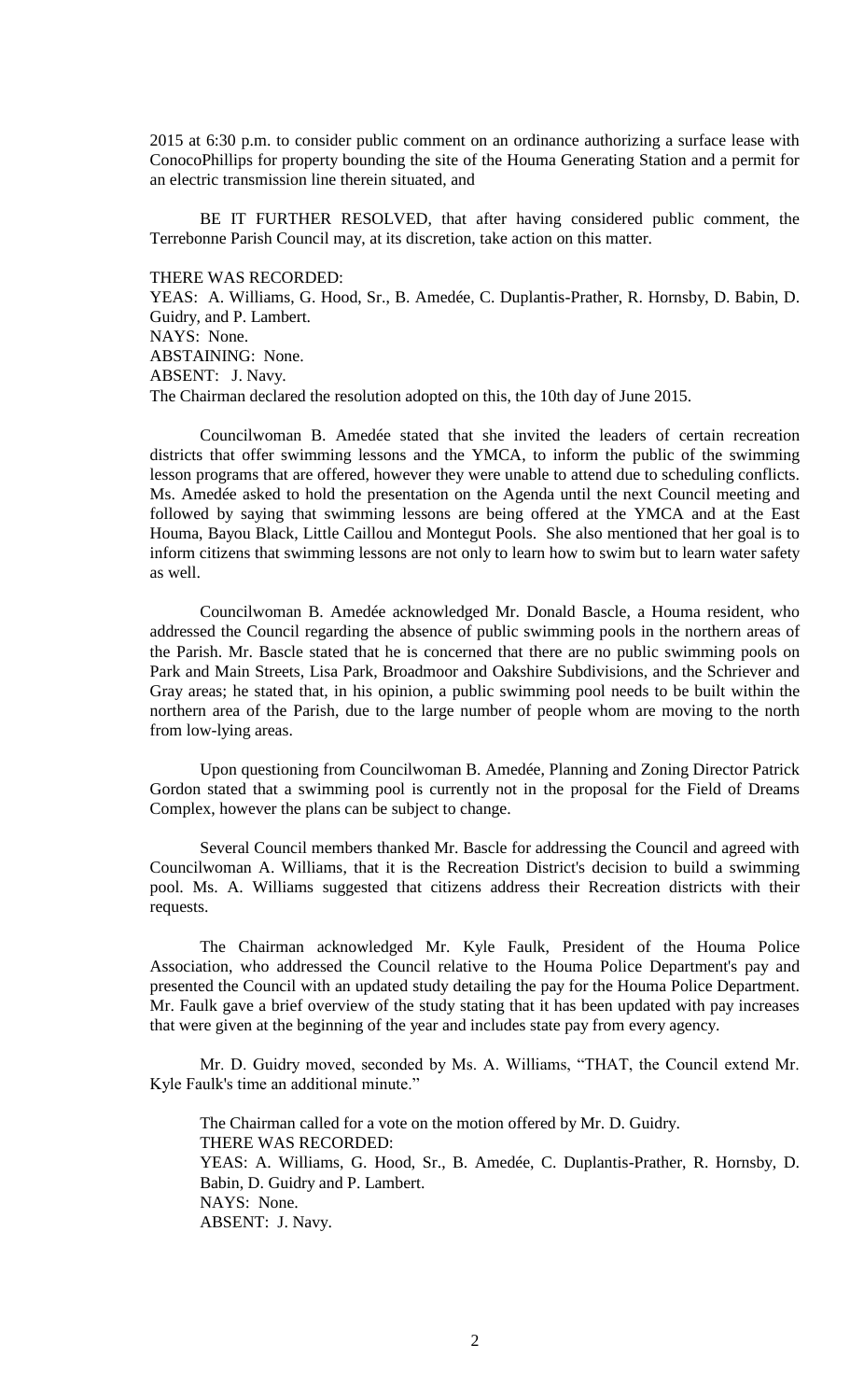The Chairman declared the motion adopted.

Mr. Faulk continued expressing his concerns for what he understands regarding invested funds the Parish has and asked why there can't be reoccurring "General Funds" for police and fire. Mr. Faulk stressed that police officers are leaving the department and refuse to return due to current police pay; he stated that there is currently \$116,000 within the budget, for officers pay, that can be used for raises until January.

Councilman G. Hood, Sr. explained that due to the Houma Police Department Study, he is placing the matter regarding Houma Police Department pay "only", to be discussed with possible action at the next Budget and Finance Committee meeting on June 22, 2015. Mr. Hood, Sr. continued and stated that when the Houma Fire Department or any department submits a study to the Council, in order to understand the need for increase of pay, at that time discussion and possible action will be taken.

Parish President Michel Claudet stated that he is appreciative of the work that Houma Police Department and Fire Department do and noted that he would like to look at the updated Police Pay study closer in order to be fair to everyone. Mr. Claudet explained that the Parish does not come close to obtaining two percent of return on its investments and that the rates on the police and fire retirement have astronomically increased. Mr. Claudet continued and stated that he watches the area's economy closely and that sales tax has gone down this month 12.25% and further explained that based solely upon Royalty Income Report, that the budget is projecting a one million dollar decrease. Mr. Claudet closed saying this is a good time to look into this matter due to it being budget time and should have some type of answer by September when the budget is complete.

Chief Financial Officer Ms. Jamie Elfert addressed Mr. Faulk's statement regarding investments stating that the Parish has an investment of \$200 million at any one time, however the interest earned on most of it is an average of .01 and .02 percent. Ms. Elfert stated that the total amount of interest earned for the entire government for the year of 2014 was only \$718,000.

Councilman D. Babin stated that due to it being budget time, this is a good time to review the aforementioned issue regarding increasing Houma Police and Fire pay. Mr. Babin also mentioned that as a result of sales tax revenue decreasing, the entire Parish is affected.

Parish President Michel Claudet advised that Houma Police Chief Todd Duplantis is retiring and briefly discussed the process of a appointing a new Houma Police Chief.

Councilwoman A. Williams requested that a subcommittee meeting be held regarding Houma Police Pay on Thursday, June 18 and suggested Houma Fire to submit a study before then in order for their pay to be discussed as well. Scheduling conflicts were realized after so the meeting was tentatively rescheduled for July 1, 2015 at 5:00 p.m.

Ms. A. Williams moved, seconded by Mr. G. Hood, Sr., "THAT, it now being 6:46 p.m., the Council open public hearings."

The Chairman called for a vote on the motion offered by Ms. A. Williams. THERE WAS RECORDED: YEAS: A. Williams, G. Hood, Sr., B. Amedée, C. Duplantis-Prather, R. Hornsby, D. Babin, D. Guidry and P. Lambert. NAYS: None. ABSENT: J. Navy. The Chairman declared the motion adopted.

The Chairman recognized the public for comments on the following: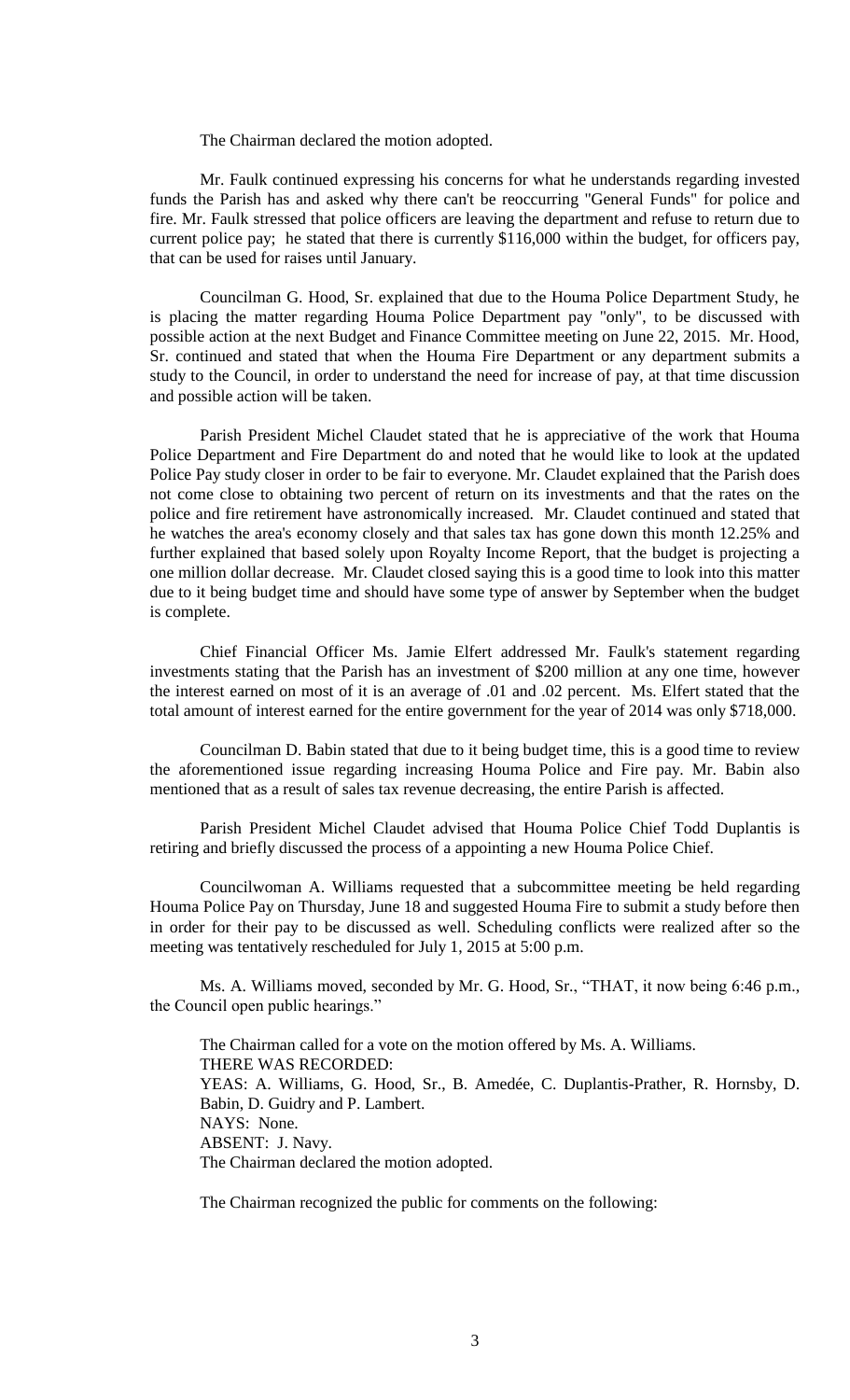A. A proposed ordinance that will adjust the salary of Council Minute Clerk Kimberly Cologne to the 2015 Segal-Waters Compensation Study's entry level position of Minute Clerk.

There were no comments from the public on the proposed ordinance.

Mr. G. Hood, Sr. moved, seconded by Ms. C. Duplantis-Prather, "THAT, the Council close the aforementioned public hearing."

The Chairman called for a vote on the motion offered by Mr. G. Hood, Sr. THERE WAS RECORDED: YEAS: A. Williams, G. Hood, Sr., B. Amedée, C. Duplantis-Prather, R. Hornsby, D. Babin, D. Guidry and P. Lambert. NAYS: None. ABSENT: J. Navy. The Chairman declared the motion adopted.

OFFERED BY: Mr. D. Babin SECONDED BY: Unanimously

ORDINANCE NO. 8563

AN ORDINANCE TO ADJUST THE SALARY OF COUNCIL MINUTE CLERK KIMBERLY COLOGNE TO THE 2015 SEGAL-WATERS COMPENSATION STUDY'S ENTRY LEVEL POSITION OF MINUTE CLERK AND TO SET AN EFFECTIVE DATE RELATIVE THERETO.

WHEREAS, Section 2-10 of the Home Rule Charter requires approval of the Terrebonne Parish Council, by ordinance, to fix the salaries of its employees, and

WHEREAS, Council Minute Clerk Kimberly Cologne has met her 90-day probation period with the Council office, and the Council would like to retain her permanently in this position.

NOW, THEREFORE BE IT ORDAINED, by the Terrebonne Parish Council, on behalf of the Terrebonne Parish Consolidated Government, that Council Minute Clerk Kimberly Cologne's salary be adjusted to the current Segal-Waters Compensation study's Entry Level and that the salary of the aforementioned individual be set as follows:

Grade 107 Minute Clerk \$14.29 an hour

# SECTION I

This ordinance shall become effective at midnight on June 10, 2015.

## SECTION II

If any word, clause, phrase, section or other portion of this ordinance shall be declared null, void, invalid, illegal, or unconstitutional, the remaining words, clauses, phrases, sections and other portions of this ordinance shall remain in full force and effect, the provisions of this ordinance hereby being declared to be severable.

# SECTION III

This ordinance shall become effective upon approval by the Parish President or as otherwise provided in Section 2-13(b) of the Home Rule Charter for a Consolidated Government for Terrebonne Parish, whichever occurs sooner.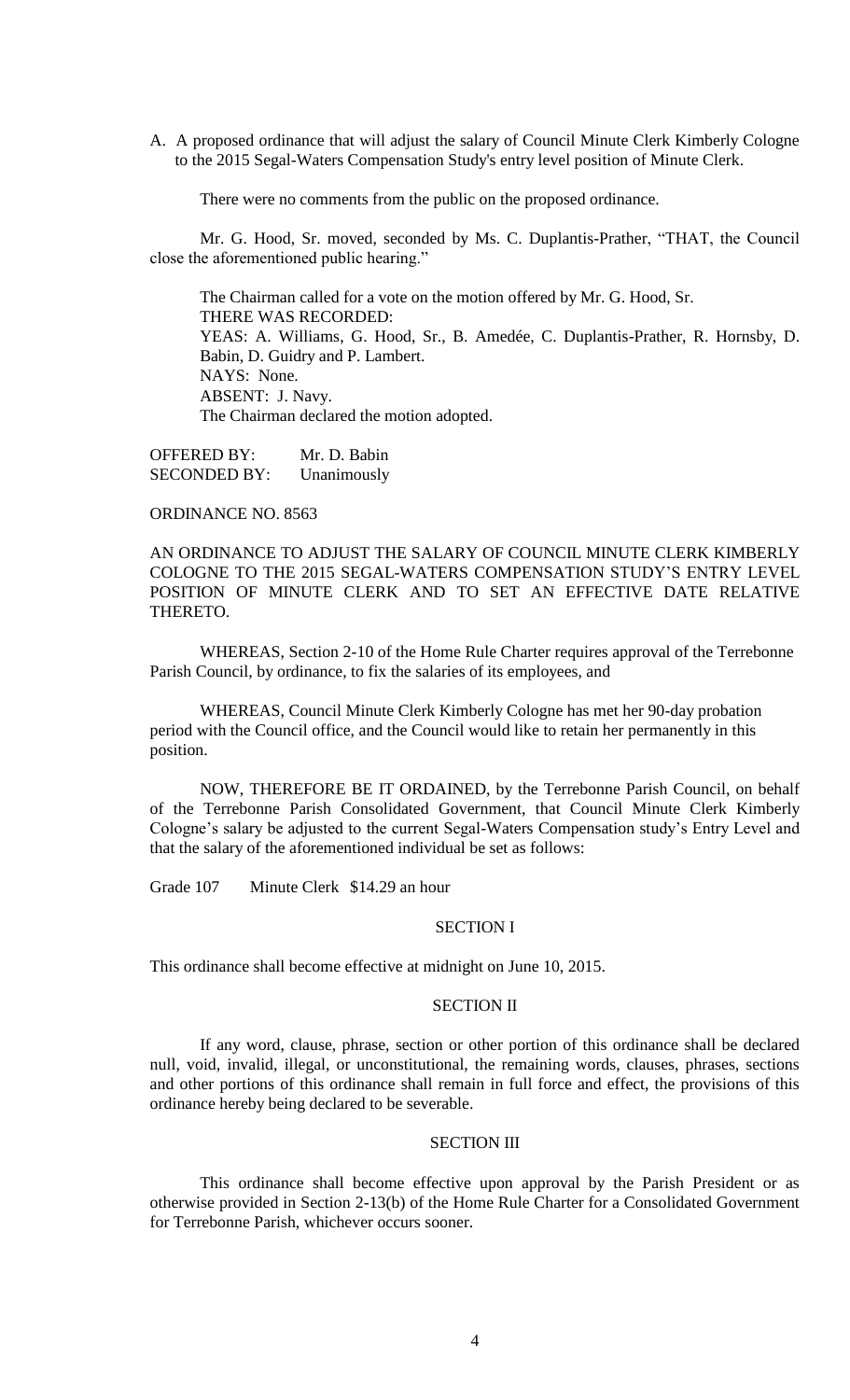This ordinance, having been introduced and laid on the table for at least two weeks, was voted upon as follows:

THERE WAS RECORDED: YEAS: A. Williams, G. Hood, Sr., B. Amedėe, C. Duplantis-Prather, R. Hornsby, D. Babin, D. Guidry, and P. Lambert. NAYS: None. NOT VOTING: None. ABSTAINING: None. ABSENT: J. Navy. The Chairman declared the ordinance adopted on this, the 10th day of June 2015.

The Chairman recognized the public for comments on the following:

B. A proposed ordinance authorizing the oil, gas and mineral lease with Pride Oil and Gas Properties, Inc. for properties located in the Gibson/Bayou Black Area of Terrebonne Parish, Louisiana.

There were no comments from the public on the proposed ordinance.

Ms. A. Williams moved, seconded by Ms. C. Duplantis-Prather, "THAT, the Council close the aforementioned public hearing."

 The Chairman called for a vote on the motion offered by Ms. A. Williams. THERE WAS RECORDED: YEAS: A. Williams, G. Hood, Sr., B. Amedée, C. Duplantis-Prather, R. Hornsby, D. Babin, D. Guidry and P. Lambert. NAYS: None. ABSENT: J. Navy. The Chairman declared the motion adopted.

OFFERED BY: Ms. A. Williams SECONDED BY: Ms. C. Duplantis-Prather

#### ORDINANCE NO. 8564

AN ORDINANCE TO APPROVE AND AUTHORIZE THE PARISH PRESIDENT TO ENTER INTO A LEASE AGREEMENT IN THE DONNER/DEADWOOD AREA FOR OIL, GAS AND OTHER LIQUID OR GASEOUS MINERALS WITH PRIDE OIL AND GAS PROPERTIES, INC, IN ACCORDANCE WITH THE TERREBONNE PARISH CONSOLIDATED GOVERNMENT AND LOUISIANA STATE MINERAL BOARD; TO AUTHORIZE THE PARISH PRESIDENT TO EXECUTE THE NECESSARY LEGAL DOCUMENTS WITH RESPECT THERETO; TO SUBMIT THE LEASE TO THE STATE MINERAL BOARD FOR APPROVAL AND TO ADDRESS OTHER MATTERS RELATIVE THERETO.

# **SECTION I**

WHEREAS, the Budget and Finance Committee on April 6, 2015 and subsequently ratified by the Assembled Council in Regular Session on April 8, 2015 at which meeting a quorum was present, authorized advertisement for bids for mineral lease in the Gibson Bayou Black Area, Resolution No. 15-232, and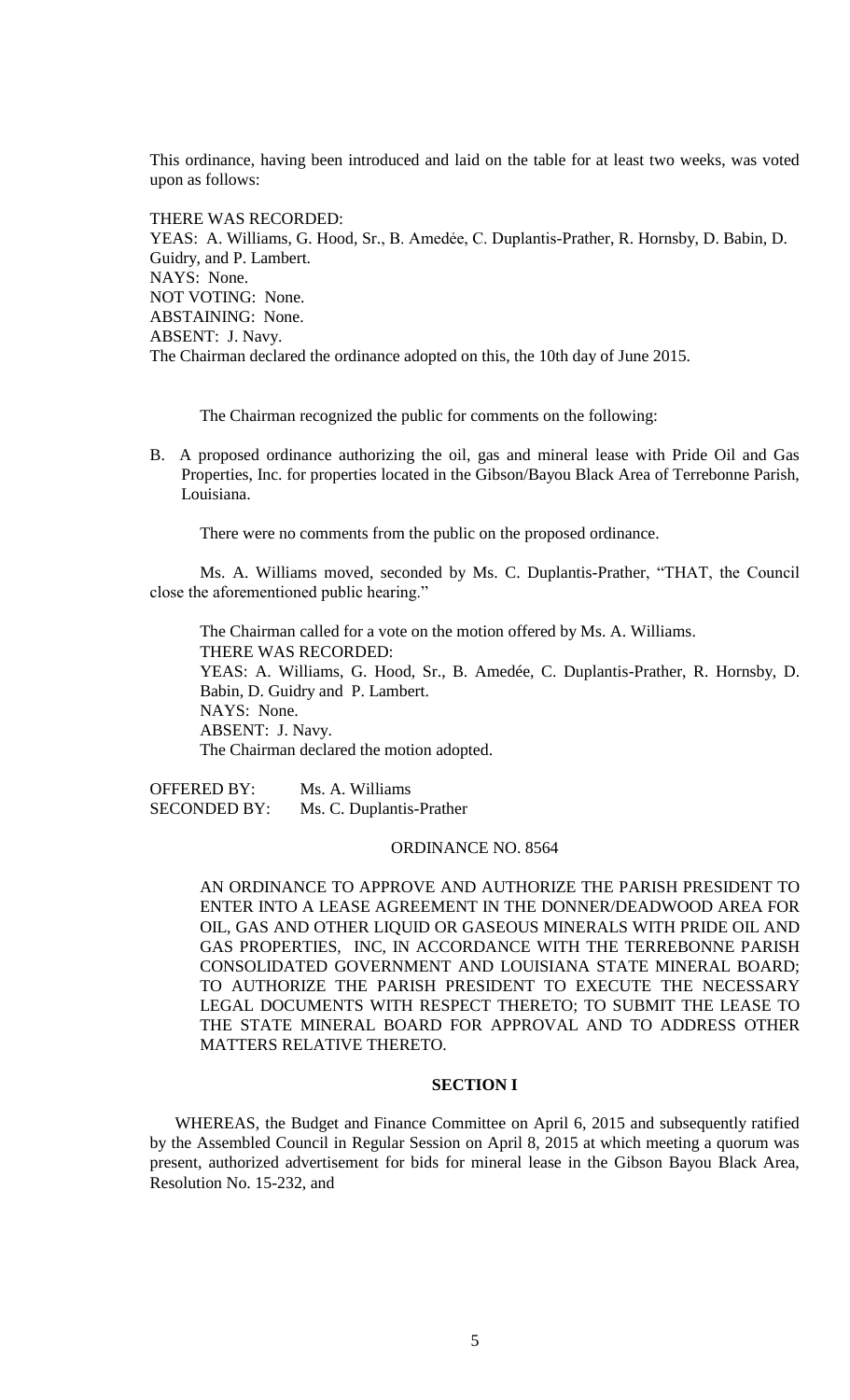WHEREAS, on May 4, 2015, the Terrebonne Parish Consolidated Government opened bids for oil, gas and/or mineral leases on the following two properties owned by the Parish Government and further described as follows:

PARCEL # 53658, WARD 8 LEGAL DESCRIPTION: TRACT F-G-H-C-F PORTION OF TRACT 22-B OAK FOREST PLANTATION ESTATES CB 1812/671

WHEREAS, the sole bid of \$648.06 cash payment, or approximately \$1,201.00 per acre, annual rental of \$324.03, three year primary term 25% royalty, was received from Pride Oil and Gas Properties, Inc., P. O. Box 51777, Lafayette, LA 70505-1777,, represented by Andre C. LeBlanc, and

PARCEL #53659, WARD 8 LEGAL DESCRIPTION: TRACT H-I-D-C-H PORTION OF TRACT 21 OAK FOREST PLANTATION ESTATES CB 1812/663

WHEREAS, the sole bid of \$704.39 cash payment, or approximately \$1,201.00 per acre, annual rental of \$352.20, three year primary term 25% royalty, was received from Pride Oil and Gas Properties, Inc., P. O. Box 51777, Lafayette, LA 70505-1777, represented by Andre C. LeBlanc, and

WHEREAS, the documents were received and reviewed by the Finance and Legal Departments and found to be in order.

NOW THEREFORE BE IT ORDAINED by the Terrebonne Parish Council, on behalf of the Terrebonne Parish Consolidated Government, that the bids of Pride Oil and Gas Properties, Inc., P. O. Box 51777, Lafayette, LA 70505-1777,, for an oil, gas & mineral lease in the Gibson Bayou/BlackArea be approved and accepted, and that the Parish President be authorized to sign the necessary documents relative thereto and to authorize the submission of said application to the State of La. Mineral Board for approval.

# SECTION II

If any word, clause, phrase, section or other portion of this ordinance shall be declared null, void, invalid, illegal, or unconstitutional, the remaining words, clauses, phrases, sections and other portions of this ordinance shall remain in full force and effect, the provisions of this ordinance hereby being declared to be severable.

## SECTION III

This ordinance shall become effective upon approval by the Parish President or as otherwise provided in Section 2-13(b) of the Home Rule Charter for a Consolidated Government for Terrebonne Parish, whichever occurs sooner.

This ordinance, having been introduced and laid on the table for at least two weeks, was voted upon as follows:

THERE WAS RECORDED: YEAS: A. Williams, G. Hood, Sr., B. Amedėe, C. Duplantis-Prather, R. Hornsby, D. Babin, D. Guidry, and P. Lambert. NAYS: None. NOT VOTING: None. ABSTAINING: None.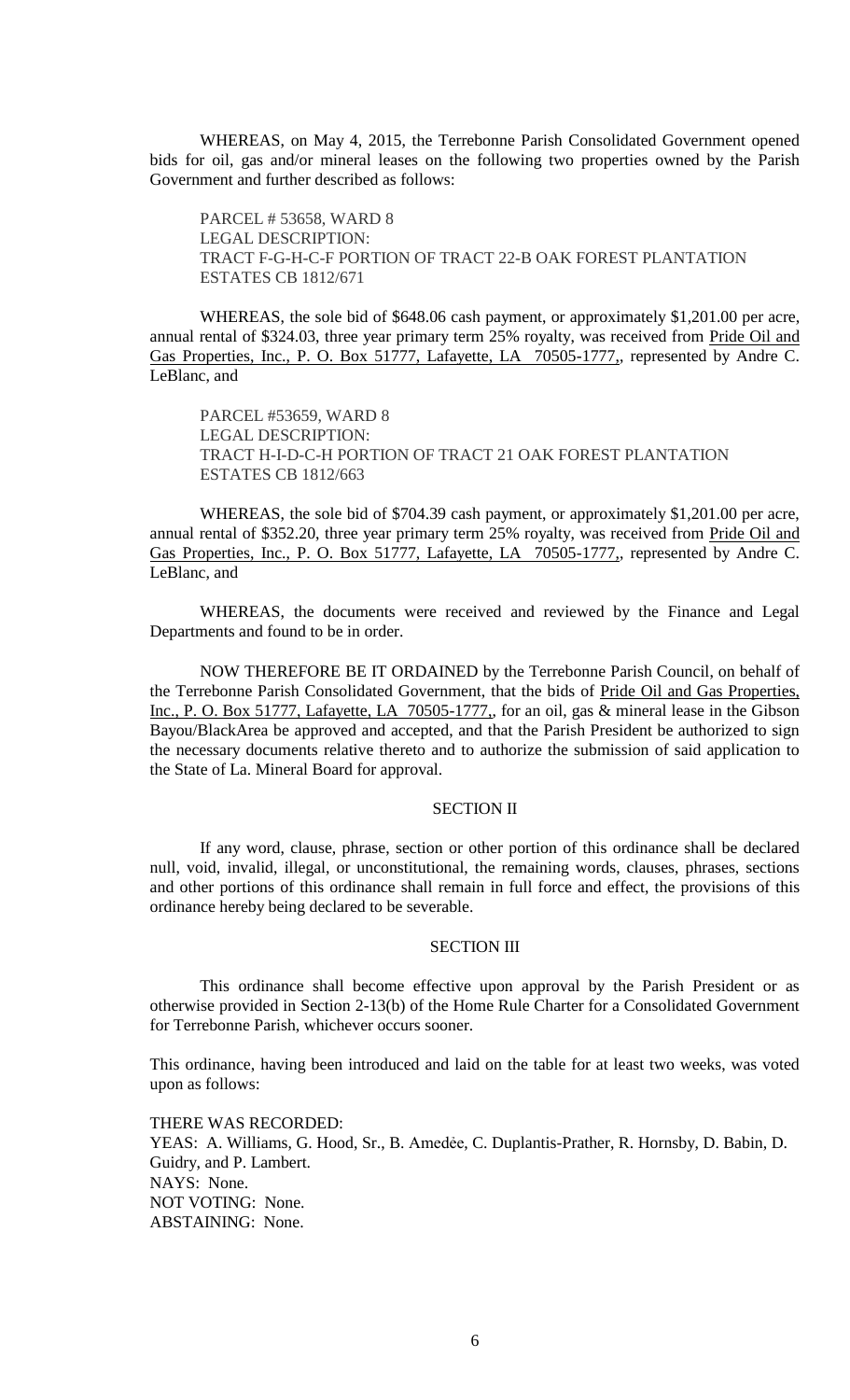ABSENT: J. Navy.

The Chairman declared the ordinance adopted on this, the 10th day of June 2015.

The Chairman recognized the public for comments on the following:

C. A proposed ordinance to acquire property at 4377 Bayouside Drive for use in a project to construct public library facilities and public recreation facilities or for any other governmental use, at fair market value not to exceed \$296,000.00.

Mr. Ben Meyers, a Houma resident, expressed his support for the aforementioned proposed ordinance; noting that it is a great need in the southern part of Terrebonne Parish.

Councilman D. Guidry thanked Mr. Meyers for his comments regarding the aforementioned ordinance and stated that he believes the reason they can invest this money in this area is due to everyone's involvement in improving the levee system. Mr. Guidry expressed his enthusiasm regarding this project and stated that this will be one of the largest projects brought to the southern part of the Parish which will include a gym, and baseball and soccer fields; he also thanked the Council for their continued support on this project.

Mr. D. Guidry moved, seconded by Mr. R. Hornsby, "THAT, the Council close the aforementioned public hearing."

The Chairman called for a vote on the motion offered by Mr. D. Guidry. THERE WAS RECORDED: YEAS: A. Williams, G. Hood, Sr., B. Amedée, C. Duplantis-Prather, R. Hornsby, D. Babin, D. Guidry and P. Lambert. NAYS: None. ABSENT: J. Navy. The Chairman declared the motion adopted.

OFFERED BY: Mr. D. Guidry SECONDED BY: Mr. R. Hornsby

# ORDINANCE NO. 8565

# AN ORDINANCE TO AUTHORIZE THE ACQUISITION OF PROPERTY AT 4377 BAYOUSIDE DRIVE, HOUMA LA 70363, TERREBONNE PARCEL NO. 36496; TO AUTHORIZE THE PARISH PRESIDENT TO EXECUTE ANY AND ALL DOCUMENTS NECESSARY TO ACQUIRE SAME; AND TO PROVIDE FOR OTHER MATTERS RELATIVE THERETO.

WHEREAS, the Terrebonne Parish Consolidated Government is authorized by Louisiana Constitution Art. 6, §23 to purchase immovable property for any public purpose; and

WHEREAS, Section 2-11(12) of the Terrebonne Parish Charter requires an ordinance to acquire real property on behalf of the Parish Government; and

WHEREAS, the Terrebonne Parish Consolidated Government wishes to purchase the tract of land described as follows:

A certain tract of land situated in the Parish of Terrebonne, about nine (9) miles below the Town of Houma, measuring three (3) arpents front on the left descending bank of Bayou Little Caillou by the depth of survey; bounded above by a tract of land three and one-half (3 ½) arpents front belonging to vendor and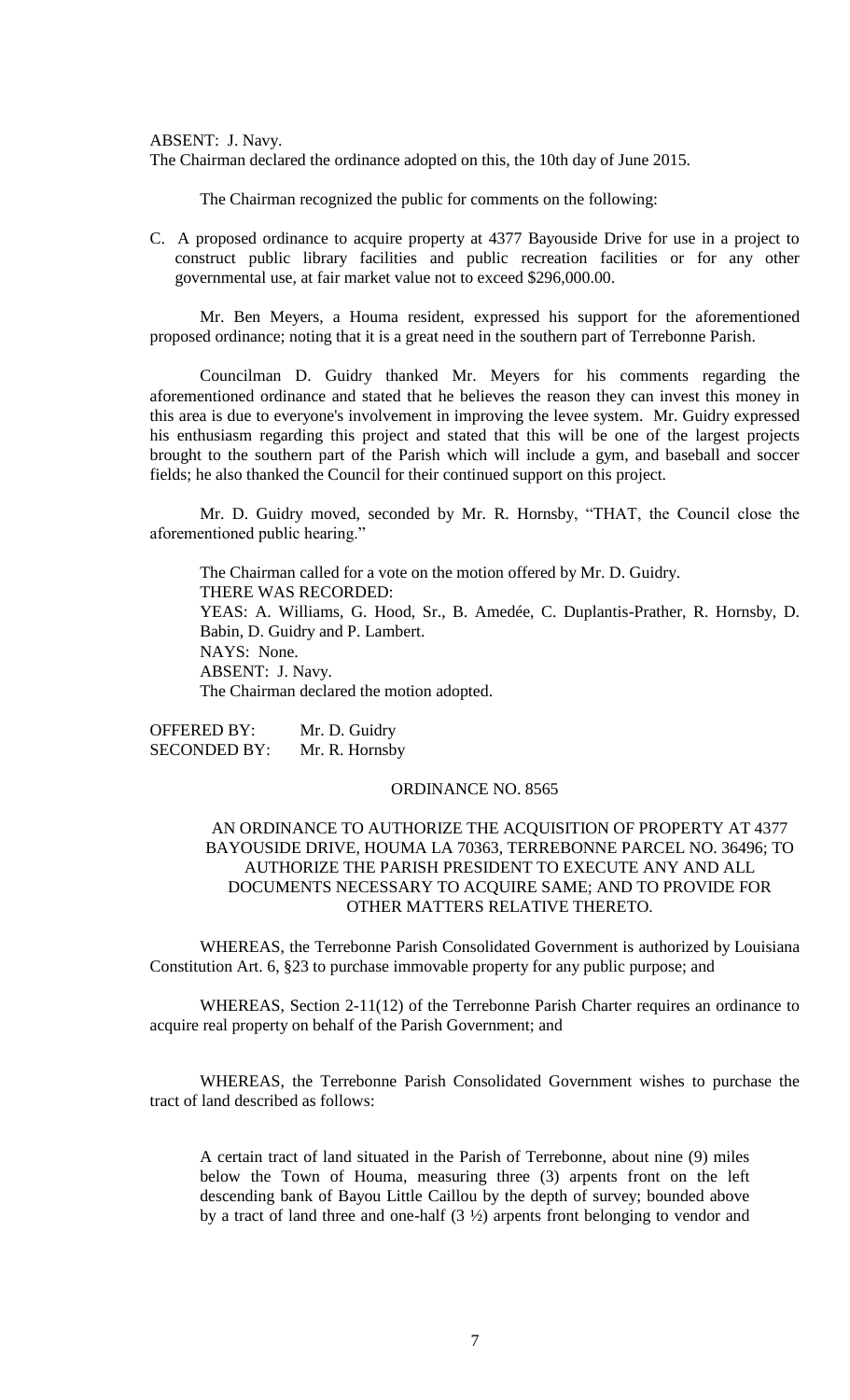below by land sold to Elle Duplantis (comprised in the Berger & Brown Plantation formerly); together with all the buildings and improvements thereon.

Being the same property acquired by Walter J. Duplantis and wife, Annie Belle Mary Duplantis Duplatnis, see the Succession of Jean Baptiste Cleophas Duplantis, Probate Number 3474,  $17<sup>th</sup>$  Judicial District Court, Parish of Terrebonne, State of Louisiana, Judgment of Possession dated November 14, 1956.

LESS AND EXCEPT FROM THE ABOVE TRACT THE FOLLOWING OUTSALES:

- TRACT C SOLD TO THE TERREBONNE PARISH CONSOLIDATED GOVT AT CB523/951.
- LOTS A & B SOLD TO JERRY NETTLETON AND WIFE AT CB 651/468, CB 1037/354

#### RECORDS OF TERREBONNE PARISH, LA

bearing a municipal address of 4377 Bayouside Drive, Houma LA 70363, and Terrebonne Parish Parcel No. 36496 owned by Stephen A. Walker and Clara Duplantis Walker for use in a project to construct public library facilities and to facilitate an intergovernmental agreement with Terrebonne Parish Recreation District No. 7 for the construction of public recreation facilities, or for any other governmental use; and

WHEREAS, the construction of the above described project will be conducive to the public interest, convenience, education, and recreation and will enable Terrebonne Parish Consolidated Government (TPCG) to properly fulfill the functions imposed upon it by law;

WHEREAS, the purchase price shall be fair market value as determined by the appraisal performed by Logan H. Babin, Jr. effective February 26, 2015, which values the Property at a total of Two-Hundred Ninety-Six Thousand and No/100 (\$296,000.00) Dollars; and

NOW, THEREFORE BE IT ORDAINED by the Terrebonne Parish Council, on behalf of the Terrebonne Parish Consolidated Government, that:

# SECTION I

The Parish President, Michel Claudet, be and he is hereby authorized to acquire the immovable property in full ownership described as:

A certain tract of land situated in the Parish of Terrebonne, about nine (9) miles below the Town of Houma, measuring three (3) arpents front on the left descending bank of Bayou Little Caillou by the depth of survey; bounded above by a tract of land three and one-half  $(3 \frac{1}{2})$  arpents front belonging to vendor and below by land sold to Elle Duplantis (comprised in the Berger & Brown Plantation formerly); together with all the buildings and improvements thereon.

Being the same property acquired by Walter J. Duplantis and wife, Annie Belle Mary Duplantis Duplatnis, see the Succession of Jean Baptiste Cleophas Duplantis, Probate Number 3474, 17<sup>th</sup> Judicial District Court, Parish of Terrebonne, State of Louisiana, Judgment of Possession dated November 14, 1956.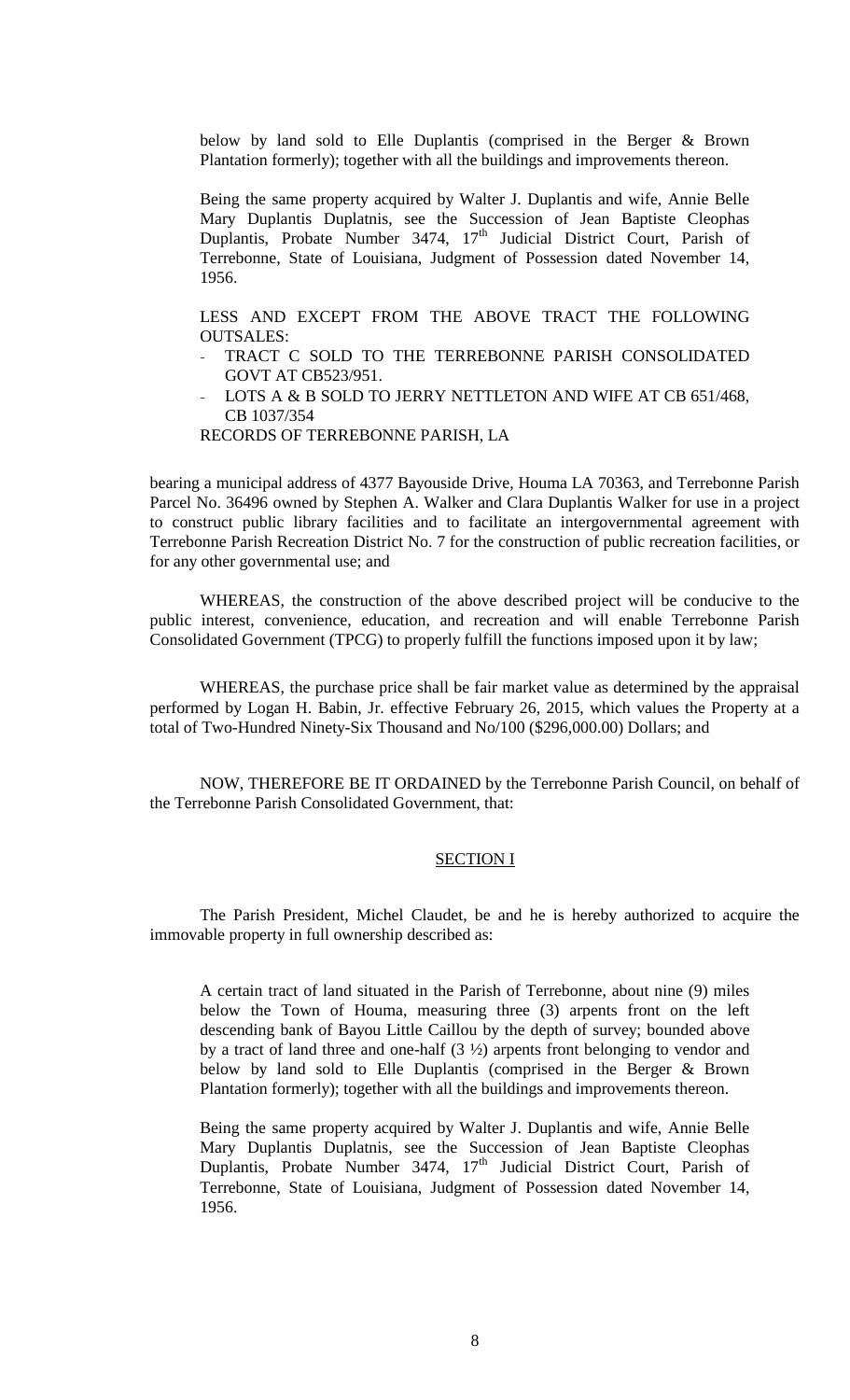LESS AND EXCEPT FROM THE ABOVE TRACT THE FOLLOWING OUTSALES:

- TRACT C SOLD TO THE TERREBONNE PARISH CONSOLIDATED GOVT AT CB523/951.
- LOTS A & B SOLD TO JERRY NETTLETON AND WIFE AT CB 651/468, CB 1037/354

RECORDS OF TERREBONNE PARISH, LA.

bearing a municipal address of 4377 Bayouside Drive, Houma LA 70363, and Terrebonne Parish Parcel No. 36496 from Stephen A. Walker and Clara Duplantis Walker; that the Parish President is hereby authorized and empowered for and on behalf of the Terrebonne Parish Consolidated Government to execute documents necessary to acquire the said property in full ownership for the above stated purposes for an amount he deems just and reasonable not to exceed the fair market value set forth above, and any other necessary legal documents for the purchase of said property, free and clear of any encumbrances.

# **SECTION II**

If any word, clause, phrase, section or other portion of this ordinance shall be declared null, void, invalid, illegal or unconstitutional, the remaining words, clauses, phrases, sections and other portions of this ordinance shall remain in full force and effect, the provisions of this ordinance hereby being declared to be severable.

#### SECTION III

This ordinance shall become effective upon signing by the Parish President or, if not signed by the Parish President, in accordance with Sections 2-12, 2-13 and 2-14 of the Terrebonne Parish Home Rule Charter.

This ordinance, having been introduced and laid on the table for at least two weeks, was voted upon as follows:

THERE WAS RECORDED:

YEAS: A. Williams, G. Hood, Sr., B. Amedėe, C. Duplantis-Prather, R. Hornsby, D. Babin, D. Guidry, and P. Lambert. NAYS: None. NOT VOTING: None. ABSTAINING: None. ABSENT: J. Navy. The Chairman declared the ordinance adopted on this, the 10th day of June 2015.

The Chairman recognized the public for comments on the following:

D. A proposed ordinance to revoke a portion of the right of way granted to the Terrebonne Parish Police Jury by Richard F. Mills, Et Al across property at 224 Michael Street.

Ms. Pamela Davis, a Houma resident, stated that she is in support of the aforementioned ordinance.

Mr. G. Hood, Sr. moved, seconded by Ms. C. Duplantis-Prather, "THAT, the Council close the aforementioned public hearing."

The Chairman called for a vote on the motion offered by Mr. G. Hood, Sr. THERE WAS RECORDED: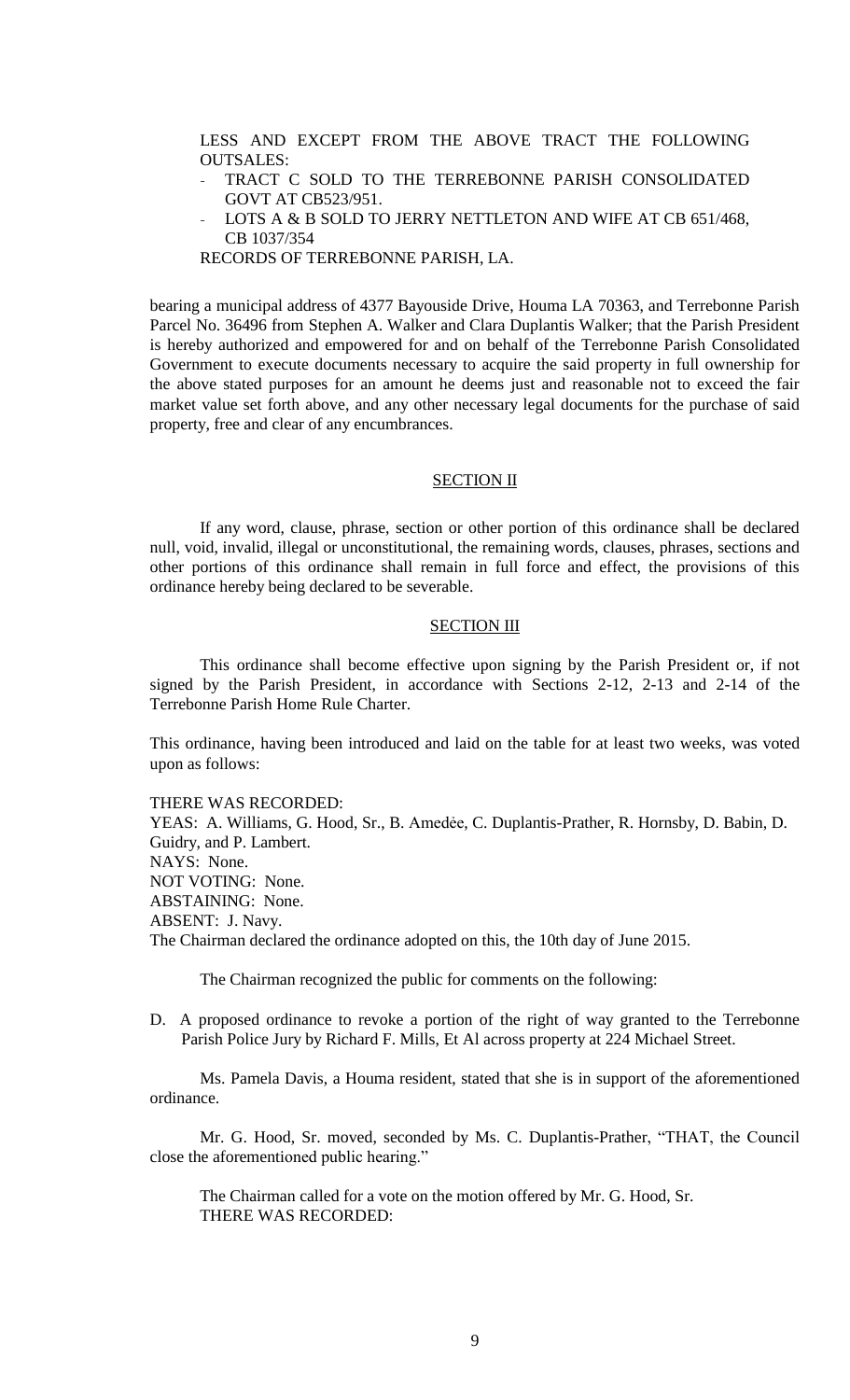YEAS: A. Williams, G. Hood, Sr., B. Amedée, C. Duplantis-Prather, R. Hornsby, D. Babin, D. Guidry and P. Lambert. NAYS: None. ABSENT: J. Navy. The Chairman declared the motion adopted.

OFFERED BY: Mr. G. Hood, Sr. SECONDED BY: Ms. C. Duplantis-Prather

## ORDINANCE NO. 8566

# AN ORDINANCE TO REVOKE A PORTION OF THE RIGHT OF WAY GRANTED TO THE TERREBONNE PARISH POLICE JURY BY RICHARD F. MILLS, ET AL.

#### **SECTION I**

NOW, THEREFORE BE IT ORDAINED that the Terrebonne Parish Council, in regular session convened, acting pursuant to the authority vested in it by the Constitution and laws of the State of Louisiana, and pursuant to the Home Rule Charter for a Consolidated Government, has determined that the following described property:

# LEGAL DESCRIPTION OF SERVITUDE TO BE REVOKED ACROSS PROPERTY AT 224 MICHAEL STREET TERREBONNE PARISH, LOUISIANA

Commencing at the Southwesternmost corner of Lot 6, Block 3 of Evergreen Heights Subdivision said point designated as Point "A", thence S 65°14' W a distance of 50.0 feet to Point "B"; thence S 24°09'41" E a distance of 75.2 feet to a point "C"; thence S 65°14' W a distance of 122.0 feet to a point "D"; thence S 25°15'30" E a distance of 125.2 feet to a point "E"; thence N 64°36' E a distance of 40.0 feet to a point "F"; thence N 25°15'30" W a distance of 75.2 feet to a point "G"; thence N 65°14' E a distance of 132 feet to a point "H", the Point of Beginning;

Thence, N 24°09'41" W a distance of 16.5 feet to a point, labeled Point  $T$ .

Thence, S 65°14' W a distance of 124.5 feet to a point; labeled Point "J";

Thence, S25°15'30" E a distance of 16.5 feet to a point; labeled Point "K";

Thence, N 65°14' E a distance of 124.5 feet back to Point "H", the Point of Beginning.

Said servitude to be revoked is better depicted on a survey plat prepared by Prosper Toups Land Surveying LLC entitled, "SURVEY OF SERVITUDE TO BE REVOKED ACROSS PROPERTY AT 224 MICHAEL STREET LOCATED IN SECTION 8, T16S-R17E, TERREBONNE PARISH" and is dated May 6, 2015, a copy of which is attached hereto at Exhibit A and made a part hereof;

which is a portion of the existing right of way dedicated to the Terrebonne Parish Police Jury by virtue of that certain Right-of-Way Grant filed for record on November 30, 1981, at Terrebonne Parish Conveyance Entry No. 668068, is no longer needed for public purposes, and the Terrebonne Parish Council does hereby revoke the dedication of Right of Way on the above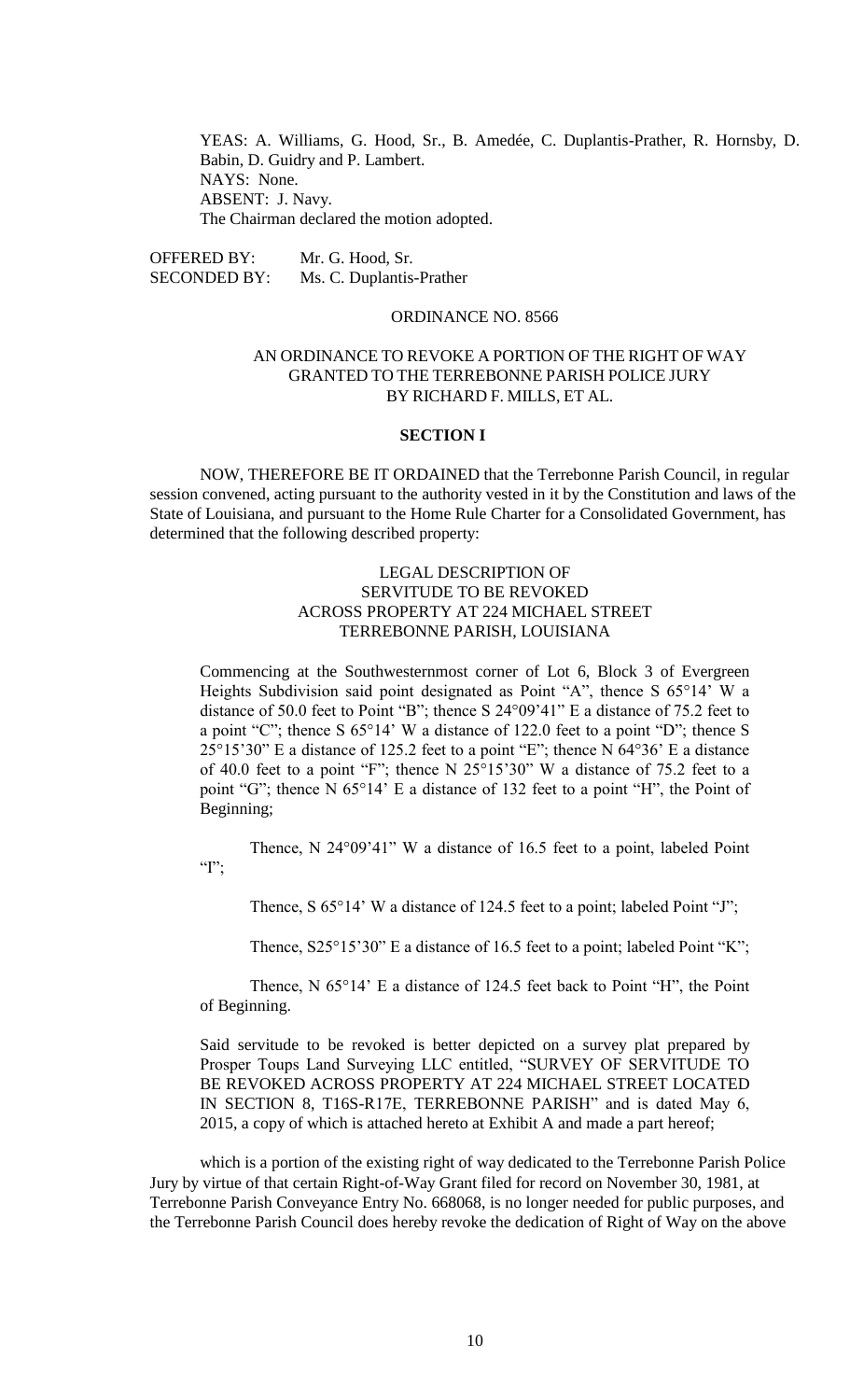described portion of property. The Council hereby requests that the Clerk make a notation in the record of the original Right-of-Way Deed referencing the revocation.

# SECTION II

If any word, clause, phrase, section or other portion of this ordinance shall be declared null, void, invalid, illegal, or unconstitutional, the remaining words, clauses, phrases, sections and other portions of this ordinance shall remain in full force and effect, the provisions of this ordinance hereby being declared to be severable.

# SECTION III

This ordinance shall become effective upon approval by the Parish President or as otherwise provided in Section 2-13(b) of the Home Rule Charter for a Consolidated Government for Terrebonne Parish, whichever occurs sooner.

This ordinance, having been introduced and laid on the table for at least two weeks, was voted upon as follows:

THERE WAS RECORDED:

YEAS: A. Williams, G. Hood, Sr., B. Amedėe, C. Duplantis-Prather, R. Hornsby, D. Babin, D. Guidry, and P. Lambert. NAYS: None. NOT VOTING: None. ABSTAINING: None. ABSENT: J. Navy. The Chairman declared the ordinance adopted on this, the 10th day of June 2015.

The Chairman recognized the public for comments on the following:

E. A proposed ordinance that will create the Bayou Cane Fire Prevention Bureau as a Certified Fire Prevention Agency and defining the intent, purpose and organization of said Bureau, and providing for related matters.

Ms. C. Duplantis-Prather moved, seconded by Mr. G. Hood, Sr., "THAT, the Council continue Agenda Item 6:30 E - Proposed ordinance that will create the Bayou Cane Fire Prevention Bureau as a Certified Fire Prevention Agency and defining the intent, purpose and organization of said Bureau, and providing for related matters, until the June 24, 2015 Council meeting."

The Chairman called for a vote on the motion offered by Ms. C. Duplantis-Prather. THERE WAS RECORDED: YEAS: A. Williams, G. Hood, Sr., B. Amedée, C. Duplantis-Prather, R. Hornsby, D. Babin, D. Guidry and P. Lambert. NAYS: None. ABSENT: J. Navy. The Chairman declared the motion adopted.

Mr. D. Guidry moved, seconded by Mr. G. Hood, Sr., "THAT, the Council continue with the regular order of business."

The Chairman called for a vote on the motion offered by Mr. D. Guidry. THERE WAS RECORDED: YEAS: A. Williams, G. Hood, Sr., B. Amedée, C. Duplantis-Prather, R. Hornsby, D. Babin, D. Guidry and P. Lambert, NAYS: None.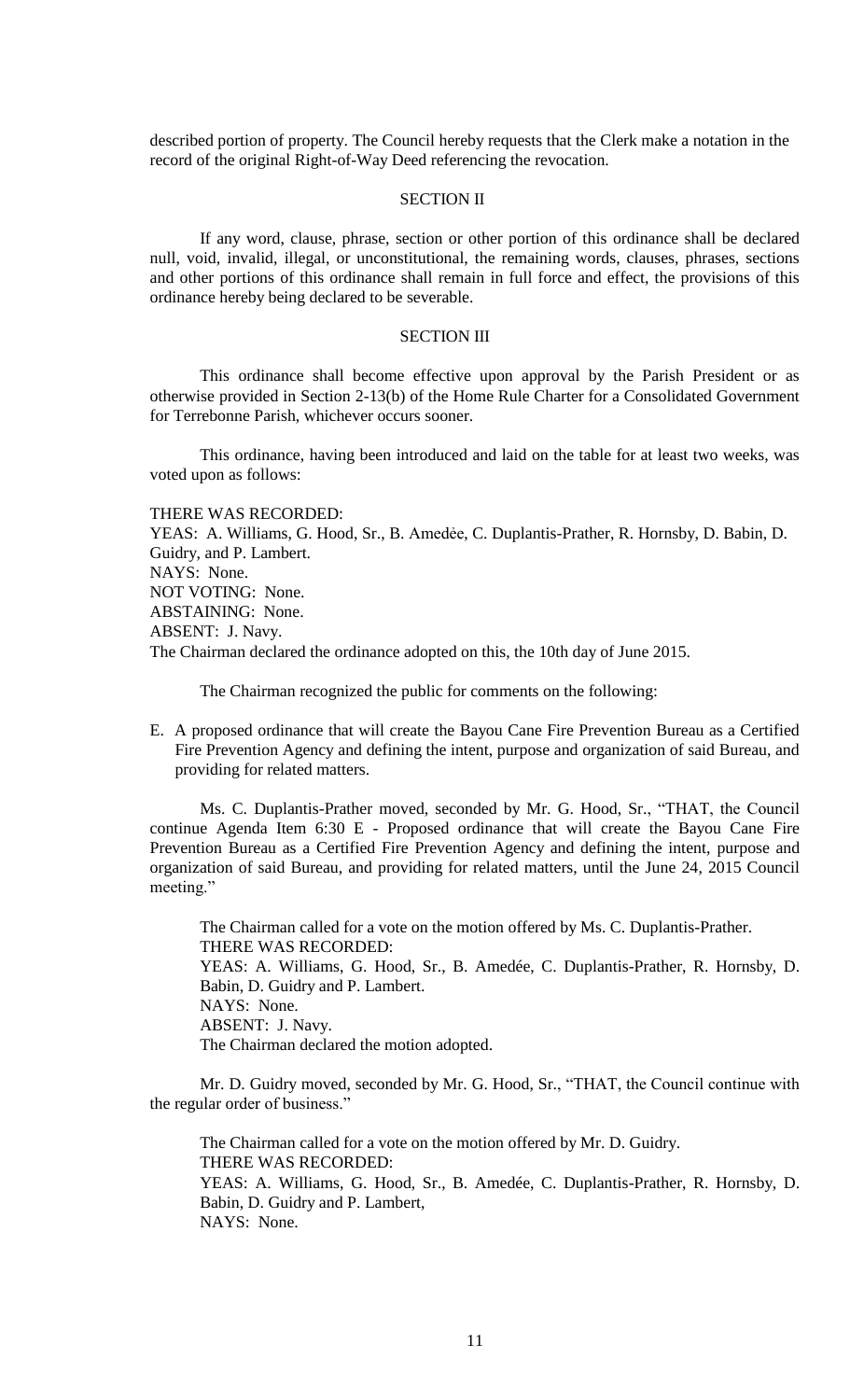ABSENT: J. Navy. The Chairman declared the motion adopted.

The Chairman acknowledged Mr. Ben Meyers, a Houma resident, who addressed the Council relative to the matter of potential skate park issues. Mr. Meyers stated that he has noticed many children leaving the skate park to go to McDonald's, in which they must cross a main Highway; he feels like this is very dangerous and asked the Council if this could be a potential liability on the Parish.

Parish President Michel Claudet stated that it would not be a liability for the Parish, and mentioned that it will be looked at to see if something can be done; noting that it is a state highway.

Several Council members thanked Mr. Meyers for his concerns and also mentioned other issues at the skate park concerning park etiquette.

The Chairman called for a report on the Budget and Finance Committee meeting held on 06/08/15, whereupon the Committee Vice-Chairman rendered the following:

#### BUDGET & FINANCE COMMITTEE

#### JUNE 8, 2015

The Vice-Chairman, Russell Hornsby, called the Budget & Finance Committee meeting to order at 5:35 p. m. in the Terrebonne Parish Council Meeting Room with an Invocation offered by Committee member D. Babin and the Pledge of Allegiance by Committee D. Guidry. Upon roll call, Committee Members recorded as present were: A. Williams, B. Amedee, C. Duplantis-Prather, R. Hornsby, D. Babin, D. Guidry and P. Lambert. Capt. G. Hood, Sr. and J. Navy were recorded as absent. A quorum was declared present.

Committee Vice-Chairman R. Hornsby read aloud a memo from Committee member J. Navy explaining that his absence from tonight's proceedings is due to a death in his family.

Mr. Dale Theriot, Constable of Theriot, LA, addressed the Committee and spoke on the behalf of Cajun Mosquito Control, LLC stating that they performed excellent services and went above and beyond what was asked of them to do as it relates to the spraying for mosquitoes in neighborhoods, ball parks and/or at other community related events.

Mr. Steven G. Pavlovich, CEO/ Manager and Chief Entomologist with Terrebonne Mosquito Control, explained that his company, Terrebonne Mosquito Control, has provided services for Terrebonne Parish since the inception of the program in 2000; however, it lost the contractual bid in 2009. He stated that their company operates in three different states under its parent company, Mosquito Control and added that Terrebonne Mosquito Control is under the same management with a different LLC for each of their locations.

Parish President Michel Claudet explained that Terrebonne Mosquito Control submitted the Request for Proposal (RFP), but has not operated under an owner operator's license since 2009.

Upon questioning from President Claudet concerning Mosquito Control Plaquemines Parish contract, Mr. Pavlovich explained that their company was being used as an oversight company (a company with no contractual services) and as a reference and/or guide for their spraying program. He explained that they were just there to make suggestions to the director and guide them on how to install traps and other mosquito related materials. Mr. Pavlovich further explained that this program did not proceed as planned because the director didn't follow the recommendation of Mosquito Control.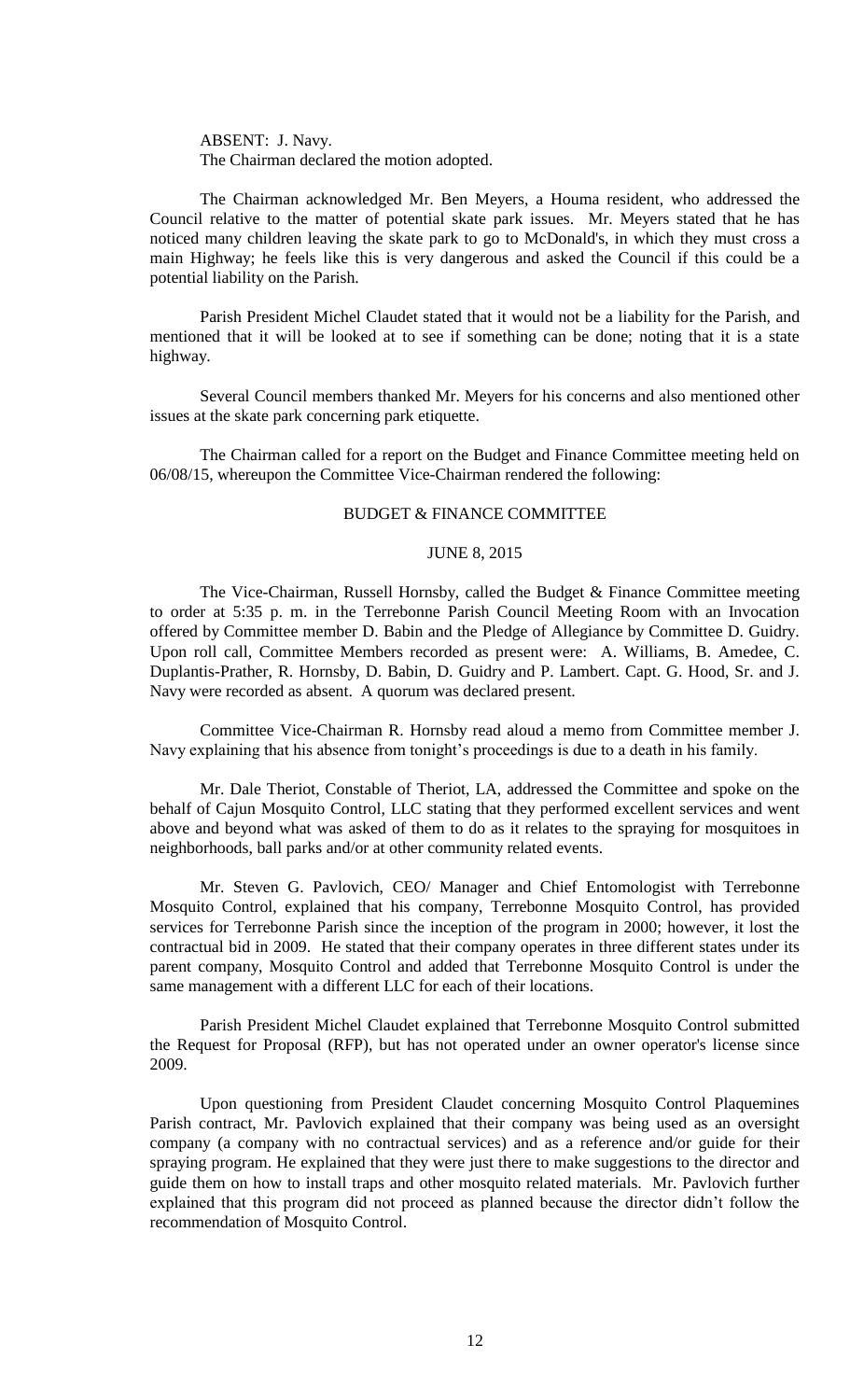Mr. Pavlovich continued and stated that his company performs field tests and "chicken bleeding" tests, which is no longer required by the state, when a disease is detected; noted that by performing these tests a "quick" turnaround is possible, if West Nile disease, St. Louis disease and/or any other mosquito related disease is present in that particular area. He stated that no additional cost is assessed to the parish for spraying in the barrier area unless there is a storm event when FEMA is requesting this service.

Upon questioning regarding the company's use of one name when submitting the proposal and RFP bids, then functioning under another LLC name, Parish Attorney C. Alcock explained that some parent companies can have subsidiary companies that function under their umbrella; and noted that she is not familiar with this matter and that she will look into this issue further.

Upon questioning, Mr. G. Bush, TPCG Director of Public Works, explained that a point scale was used in recommending a mosquito control company; and noted that one company lost points because they didn't have the requirements for spraying in barrier areas when that was not required in the RFP agreement.

At this time in the proceedings, the Committee Vice-Chairman relinquished his chair to Senior Committee member A. Williams.

Several Committee members questioned whether or not the name of the company is correct as it relates to the LLC and the bids that were submitted and whether or not additional costs will be incurred if spraying is required in the barrier areas.

Mr. G. Bush further explained that in recommending a mosquito control company, operational procedures are taken into consideration and barrier treatment operations; and noted that the larva sighting is not an extra cost. He further explained that his office suggested Terrebonne Mosquito Control because of their references (rating from other parishes) and the point system that was used to award the contract. According to Mr. Bush, the savings per month by using this company is approximately \$9000.00.

At this time in the proceedings (6:04 p.m.), the Vice-Chairman resumed his position.

Discussion continued with several committee members asking whether or not the RFPs are correct and requested clarification on this matter before a decision is made, whether it is feasible to discontinue the use of "chicken bleeding" as a safeguard against mosquito related diseases and whether or not the company that is recommended for the contract will perform some of the same services, such as spraying long driveways and/or football fields, as the previous company did.

Ms. A. Williams moved, seconded by Ms. B. Amedèe, "THAT, the Budget and Finance Committee defer Agenda Item No. 1 (RESOLUTION: Concurring with the Parish Administration to award and authorize the signing of a contract to Terrebonne Mosquito Control, LLC for RFP # 15-MOSQ-16 Mosquito Control Program) until the next Committee meeting."

The Vice-Chairman called for the vote on the motion offered by Ms. A. Williams. THERE WAS RECORDED: YEAS: A. Williams, B. Amedee, C. Duplantis-Prather, R. Hornsby, D. Babin, D. Guidry and P. Lambert. NAYS: None. ABSENT: G. Hood, Sr. and J. Navy. The Vice-Chairman declared the motion adopted.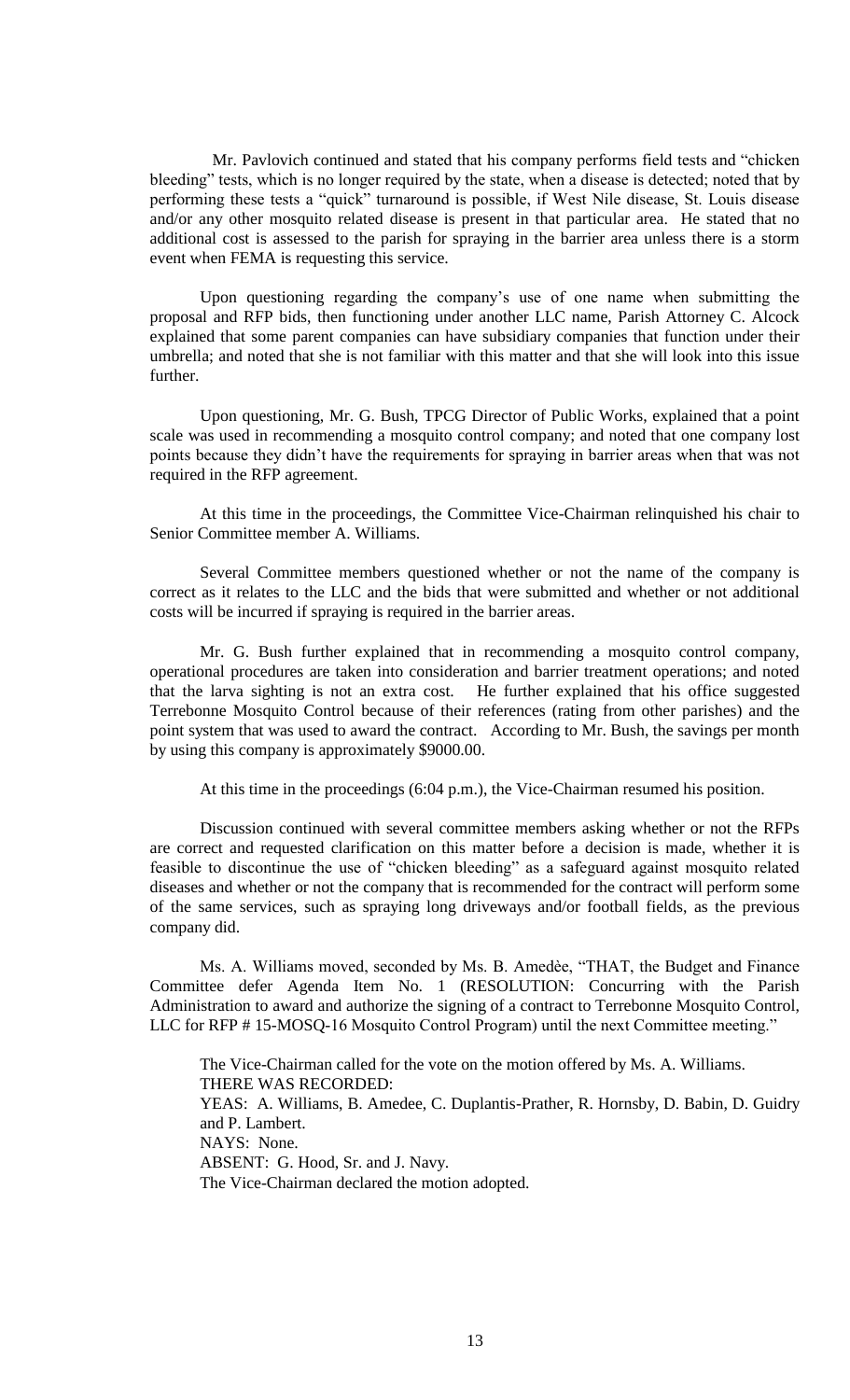OFFERED BY: Mr. D. Babin SECONDED: Ms. A. Williams

## RESOLUTION NO. 15-322

WHEREAS, on May 15, 2015 bids were received by the Terrebonne Parish Consolidated Government for Bid 15-GAS-21 Purchase of One (1) New/Unused One (1) Ton Crew Cab Bi Fuel Cab and Chassis with Utility Body for the Gas Distribution Division of the Utilities Department, and

WHEREAS, after careful review by the Purchasing Division, Tom Bourg, Utilities Director and Siamak Mokhtarnejad, Associate Director of Utilities it has been determined that the bids Terrebonne Motor Company Inc., Lamarque Ford, Inc. and Crescent Ford Truck Sales, Inc. should be rejected for failure to comply with "Requirements and Instructions for Bidders" and request authorization to re-bid at a later date, and

WHEREAS, Parish Administration has concurred with the recommendation that the bids of Terrebonne Motor Co., Inc., Lamarque For, Inc. and Crescent Ford Truck Sales, Inc. be rejected and authorizes re-bid at a later date, as per attached documents, and

NOW, THEREFORE BE IT RESOLVED by the Terrebonne Parish Council (Budget & Finance Committee), on behalf of the Terrebonne Parish Consolidated Government that the recommendation of Parish Administration be accepted, as per attached documents

THERE WAS RECORDED:

YEAS: A. Williams, B. Amedée, C. Duplantis-Prather, R. Hornsby, D. Babin, D. Guidry, and P. Lambert. NAYS: None. ABSTAINING: None. ABSENT: J. Navy and G. Hood, Sr. The Vice-Chairman declared the resolution adopted on this, the 8th day of June 2015.

OFFERED BY: Ms. C. Duplantis-Prather SECONDED: Ms. A. Williams

RESOLUTION NO. 15-323

WHEREAS, Terrebonne Parish Consolidated Government has been in Partnership with the LSU Cooperative Extension Service, and

WHEREAS, The LSU Cooperative Extension Service is desirous of continuing the Partnership through June 30, 2018.

NOW THEREFORE BE IT RESOLVED by the Terrebonne Parish Council, on behalf of the Terrebonne Parish Consolidated Government, that Parish President Michel H. Claudet, is and shall be hereby authorized to execute a Cooperative Agreement with LSU AgCenter, Cooperative Extension Service of Terrebonne Parish, to provide Cooperative Extension services for Parish residents, in accordance with the agreement attached hereto.

THERE WAS RECORDED:

YEAS: A. Williams, B. Amedée, C. Duplantis-Prather, R. Hornsby, D. Babin, D. Guidry, and P. Lambert. NAYS: None. ABSTAINING: None. ABSENT: J. Navy and G. Hood, Sr. The Vice-Chairman declared the resolution adopted on this, the 8th day of June 2015.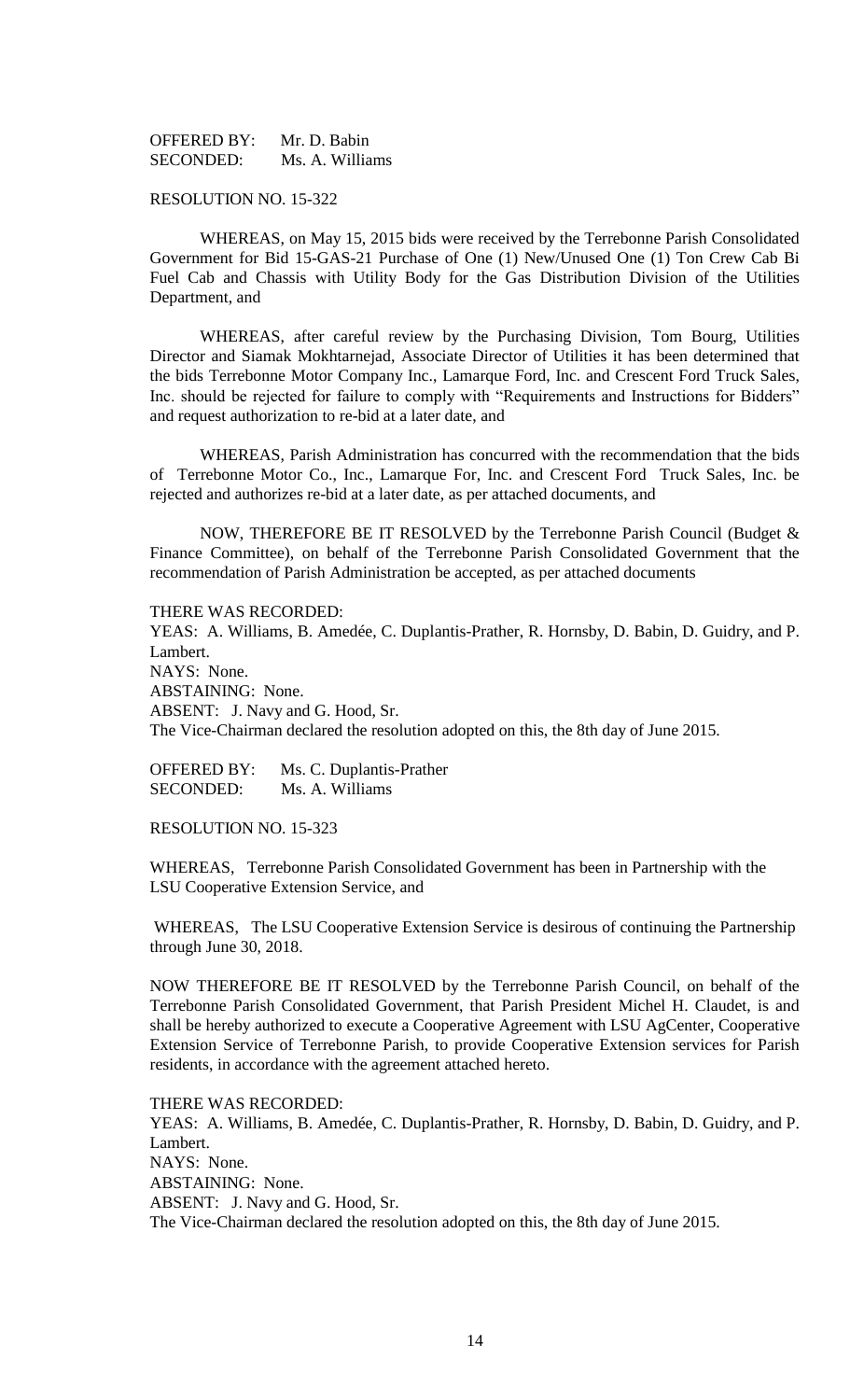| <b>OFFERED BY:</b> | Mr. D. Guidry |
|--------------------|---------------|
| SECONDED:          | Mr. D. Babin  |

#### RESOLUTION NO. 15-324

WHEREAS, the Louisiana Compliance Questionnaire is a required part of a financial audit of Louisiana governmental units, and

WHEREAS, upon completion, the questionnaire must be presented to and adopted by the governing body by means of a formal resolution in an open meeting, and

WHEREAS, the completed questionnaire and a copy of the adoption instrument, must be given to the auditor, and

NOW, THEREFORE BE IT RESOLVED, by the Terrebonne Parish Council (Budget and Finance Committee), on behalf of the Terrebonne Parish Consolidated Government, that the Louisiana Compliance Questionnaire for Fiscal Year 2014 as presented by the Parish Administration, be hereby accepted and approved and that a certified copy of this resolution be forwarded to the firm of Bourgeois, Bennett, L.L.C.

#### THERE WAS RECORDED:

YEAS: A. Williams, B. Amedée, C. Duplantis-Prather, R. Hornsby, D. Babin, D. Guidry, and P. Lambert.

NAYS: None.

ABSTAINING: None.

ABSENT: J. Navy and G. Hood, Sr.

The Vice-Chairman declared the resolution adopted on this, the 8th day of June 2015.

Mr. D. Babin moved, seconded by Ms. A. Williams and Ms. B. Amedèe, "THAT, there being no further business to come before the Budget & Finance Committee, the meeting be adjourned."

The Vice-Chairman called for the vote on the motion offered by Mr. D. Babin. THERE WAS RECORDED: YEAS: A. Williams, B. Amedee, C. Duplantis-Prather, R. Hornsby, D. Babin, D. Guidry and P. Lambert. NAYS: None. ABSENT: G. Hood, Sr. and J. Navy. The Vice-Chairman declared the motion adopted and the meeting was adjourned at 6:11 p.m.

Russell Hornsby, Vice-Chairman

Tammy E. Triggs, Minute Clerk

Mr. R. Hornsby moved, seconded by Mr. D. Guidry, "THAT, the Council accept and ratify the minutes of the Budget and Finance Committee meeting held on 06/08/15."

The Chairman called for a vote on the motion offered by Mr. R. Hornsby. THERE WAS RECORDED: YEAS: A. Williams, G. Hood, Sr., B. Amedée, C. Duplantis-Prather, R. Hornsby, D. Babin, D. Guidry and P. Lambert. NAYS: None. ABSENT: J. Navy. The Chairman declared the motion adopted.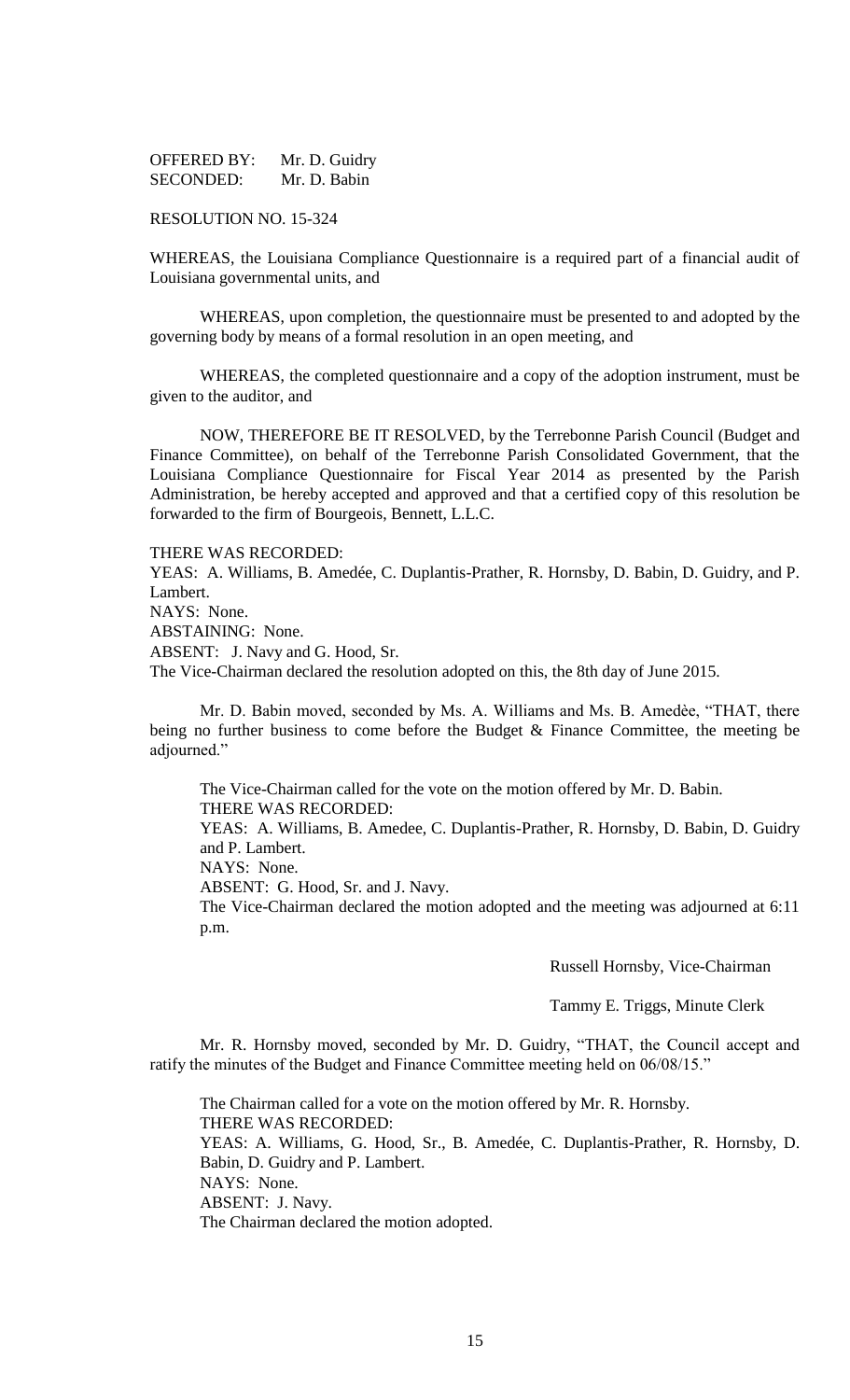The Chairman called for a report on the Policy, Procedure & Legal Committee meeting held on 06/08/15, whereupon the Committee Vice-Chairwoman rendered the following:

## POLICY, PROCEDURE, & LEGAL COMMITTEE

# JUNE 8, 2015

The Vice-Chairwoman, Beryl Amedèe, called the Policy, Procedure, & Legal Committee meeting to order at 6:16 p. m. in the Terrebonne Parish Council Meeting Room with an Invocation offered by Committee member D. Guidry and the Pledge of Allegiance led by Committee P. Lambert. Upon roll call, Committee Members recorded as present were: A. Williams, B. Amedee, C. Duplantis-Prather, R. Hornsby, D. Babin, D. Guidry and P. Lambert. Capt. G. Hood, Sr. and J. Navy were recorded as absent. A quorum was declared present.

Committee Vice-Chairwoman read a memo from Committee member J. Navy explaining that his absence from tonight's proceedings was due to a death in his family and then read a memo from Committee member G. Hood, Sr. explaining that his absence from tonight's proceedings is due to an on-the-job training event that he had to attend.

Mr. R. Hornsby moved, seconded by Ms. C. Duplantis-Prather, "THAT, the Policy, Procedure, and Legal Committee approve the co-sponsorship of the Ross Mullooly Project Outrunning Cancer Event to be held on Sunday, December 13, 2015."

The Vice-Chairwoman called for the vote on the motion offered by Mr. R. Hornsby. THERE WAS RECORDED: YEAS: A. Williams, B. Amedee, C. Duplantis-Prather, R. Hornsby, D. Babin, D. Guidry and P. Lambert. NAYS: None. ABSENT: G. Hood, Sr. and J. Navy. The Vice-Chairwoman declared the motion adopted.

 Mr. D. Babin moved, seconded by Mr. D. Guidry and Mr. P. Lambert, "THAT, the Policy, Procedure, and Legal Committee approve the co-sponsorship of the Dulac Community Center's Five Bayous Fishing Rodeo on Saturday, October 17, 2015 at the Houma Airbase Pavilion."

The Vice-Chairwoman called for the vote on the motion offered by Mr. D. Babin. THERE WAS RECORDED: YEAS: A. Williams, B. Amedee, C. Duplantis-Prather, R. Hornsby, D. Babin, D. Guidry and P. Lambert. NAYS: None. ABSENT: G. Hood, Sr. and J. Navy. The Vice-Chairwoman declared the motion adopted.

Committee member A. Williams stated that matter relative to Crime House Law which pertains to the letting of disorderly residents and conduct has been placed on the agenda to determine if the verbiage in the proposed legislation can be changed to three felony arrests instead of three felony convictions. She explained the problems rental properties in her district.

Upon questioning, Parish Attorney C. Alcock explained that she has spoken to District Attorney Joseph Waitz, Jr. and Judge John Walker concerning this matter who have stated that there could be constitutional issues with using "arrests" in the legislation. She continued that some individuals are placed in pre-trial intervention programs that can lessen the charges and down grade the arrest to a misdemeanor charge. Attorney Alcock suggested that the only thing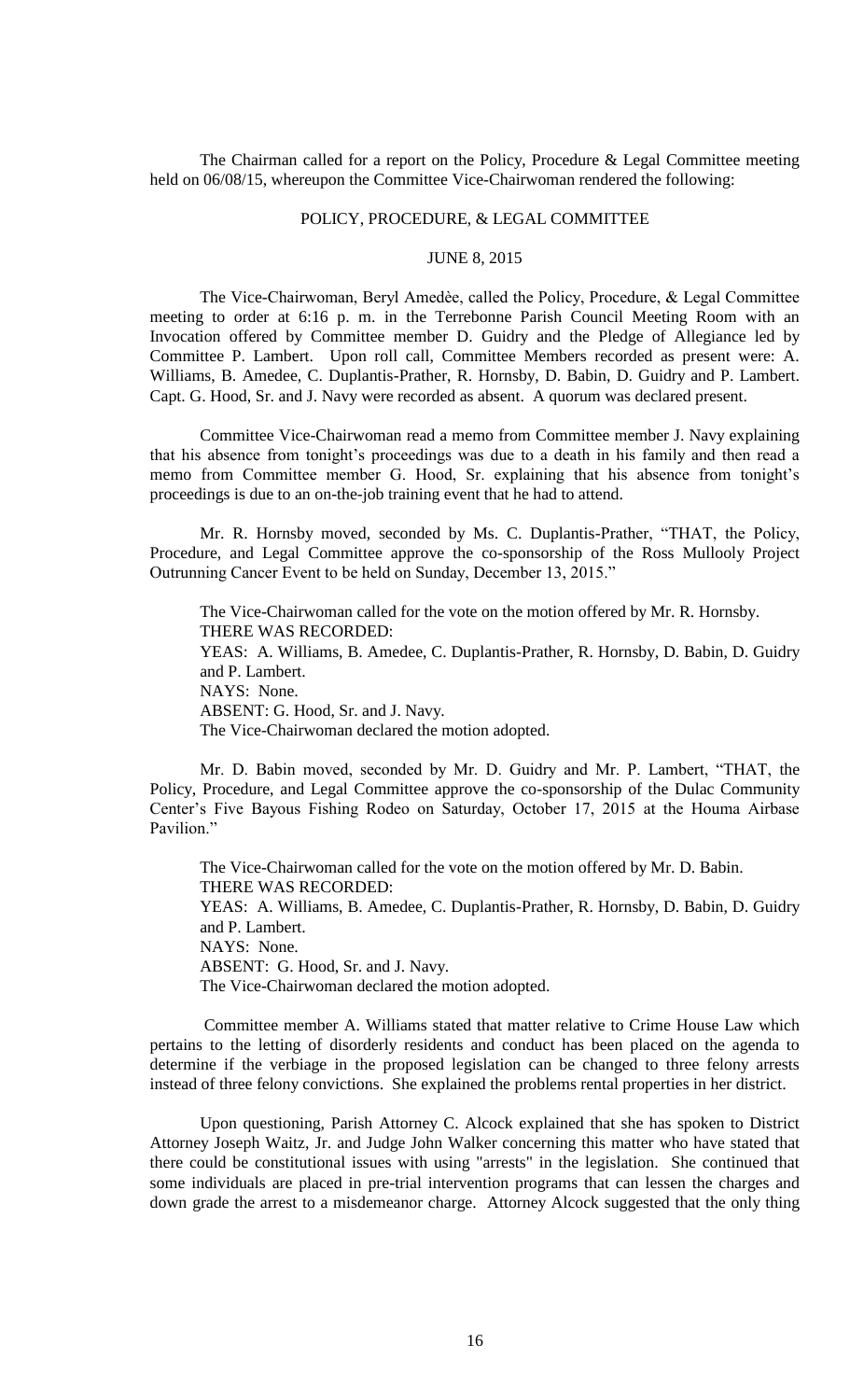they may be able to change is the length of time for convictions from twelve months to eighteen months period.

Discussion ensued with several Committee members asking whether or not stiffer penalties would be able to deter these kind of activities (felony complaints); whether or not the landowners and/or landlord can be held liable or forced to pay a penalty for activities on their rental properties; and noted that evicting someone from their residence would only move the criminal activity throughout the parish.

Ms. A. Williams moved, seconded Ms. C. Duplantis-Prather, "THAT, the Policy, Procedure and Legal Committee hold Agenda Item 3 (Update on Crime House Law dealing with letting of disorderly conduct) until the next Committee meeting."

The Vice-Chairwoman called for the vote on the motion offered by Ms. A. Williams. THERE WAS RECORDED: YEAS: A. Williams, B. Amedee, C. Duplantis-Prather, R. Hornsby, D. Babin, D. Guidry and P. Lambert. NAYS: None. ABSENT: G. Hood, Sr. and J. Navy. The Vice-Chairwoman declared the motion adopted.

Council Clerk V. Chauvin stated that in the *Houma Courier* is the only newspaper with the qualifications to be designated as the Official Journal for the Terrebonne Parish Consolidated Government.

Mr. D. Guidry moved, seconded by Ms. A. Williams, "THAT, the Policy, Procedure and Legal Committee name *The Courier* as the Official Journal of the Terrebonne Parish Consolidated Government for the upcoming year, as per the rates quoted, and that in accordance with R.S. 43:141, *The Times* be named the Auxiliary Official Journal, as per the rates quoted."

The Vice-Chairwoman called for the vote on the motion offered by Mr. D. Guidry. THERE WAS RECORDED: YEAS: A. Williams, B. Amedee, C. Duplantis-Prather, R. Hornsby, D. Babin, D. Guidry and P. Lambert. NAYS: None. ABSENT: G. Hood, Sr. and J. Navy. The Vice-Chairwoman declared the motion adopted.

Ms. A. Williams moved, seconded by Mr. D. Babin and Mr. R. Hornsby, "THAT, the Policy, Procedure, and Legal Committee approve the co-sponsorship of the 33<sup>rd</sup> Annual NAACP Freedom Fund Banquet to be held at the Houma-Terrebonne Civic Center on Saturday, June 20, 2015."

The Vice-Chairwoman called for the vote on the motion offered by Ms. A. Williams. THERE WAS RECORDED: YEAS: A. Williams, B. Amedee, C. Duplantis-Prather, R. Hornsby, D. Babin, D. Guidry and P. Lambert. NAYS: None. ABSENT: G. Hood, Sr. and J. Navy. The Vice-Chairwoman declared the motion adopted.

Mr. John Silver, Executive Director of the Dulac Community Center, thanked the Council and Administration for their support in co-sponsoring the Dulac Community Center's 1<sup>st</sup> Annual Five Bayous Fishing Rodeo.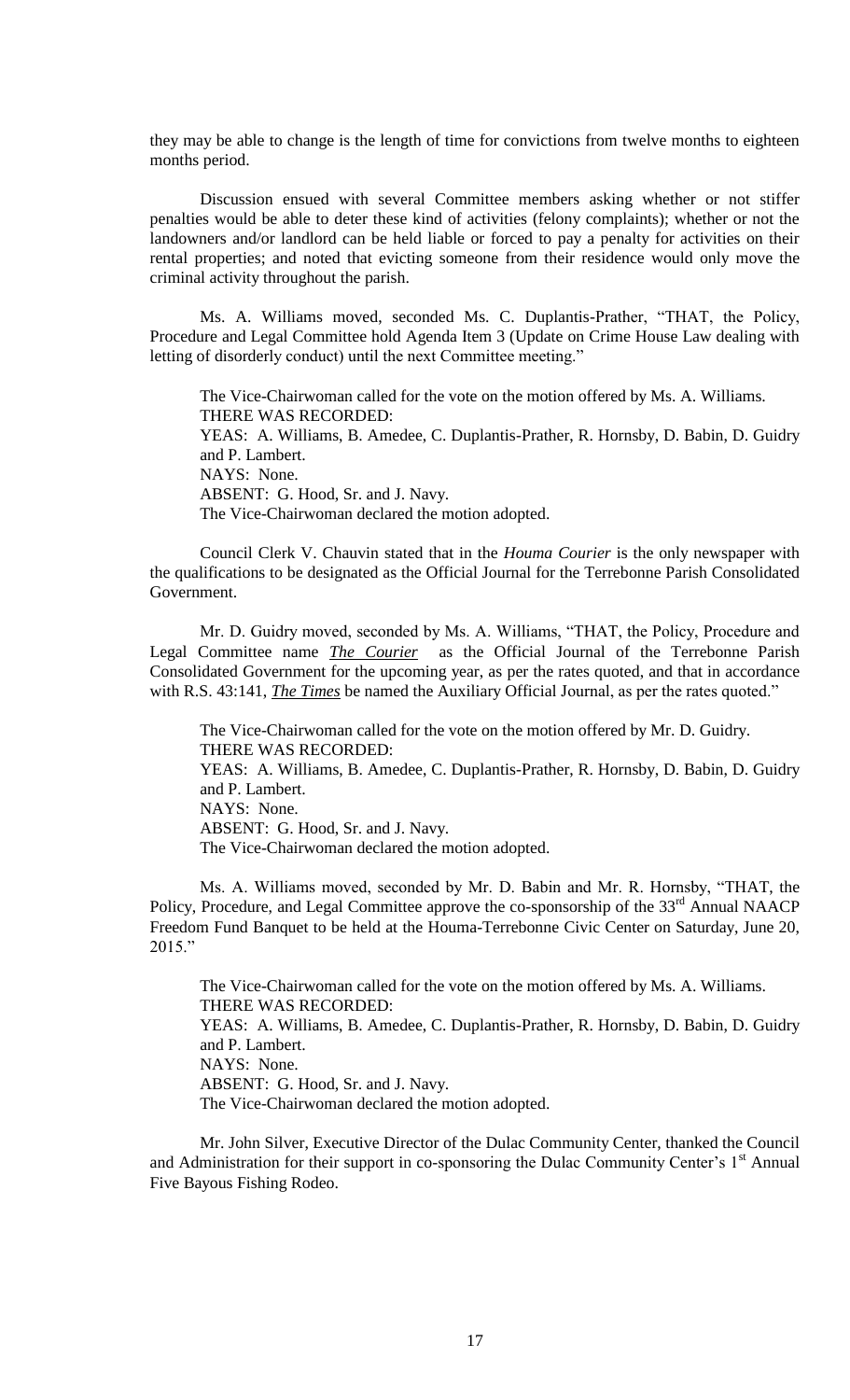Committee Vice-Chairwoman welcomed and thanked the Nicholls State nursing student in the audience for tonight's proceedings.

Mr. D. Babin moved, seconded by Mr. R. Hornsby, "THAT, there being no further business to come before the Policy, Procedure, and Legal Committee, the meeting be adjourned."

The Vice-Chairwoman called for the vote on the motion offered by Mr. D. Babin. THERE WAS RECORDED: YEAS: A. Williams, B. Amedee, C. Duplantis-Prather, R. Hornsby, D. Babin, D. Guidry and P. Lambert. NAYS: None. ABSENT: G. Hood, Sr. and J. Navy. The Vice-Chairwoman declared the motion adopted and the meeting was adjourned at 6:35 p. m.

Beryl Amedѐe, Vice-Chairwoman

Tammy E. Triggs, Minute Clerk

Ms. B. Amedée moved, seconded by Mr. G. Hood, Sr., "THAT, the Council accept and ratify the minutes of the Policy, Procedure and Legal Committee meeting held on 06/08/15."

The Chairman called for a vote on the motion offered by Ms. B. Amedée. THERE WAS RECORDED: YEAS: A. Williams, G. Hood, Sr., B. Amedée, C. Duplantis-Prather, R. Hornsby, D. Babin, D. Guidry and P. Lambert. NAYS: None. ABSENT: J. Navy. The Chairman declared the motion adopted.

The Chairman called for a report on the Public Services Committee meeting held on 06/08/15, whereupon the Committee Chairwoman noting ratification of minutes call public hearings on June 24, 2015 at 6:30 p.m., rendered the following:

## PUBLIC SERVICES COMMITTEE

# JUNE 8, 2015

The Chairwoman, A. Williams, called the Public Services Committee meeting to order at 6:37 p. m. in the Terrebonne Parish Council Meeting Room with an Invocation led by Committee member C. Duplantis-Prather and the Pledge of Allegiance by Committee member B. Amedee. Upon roll call, Committee Members recorded as present were: A. Williams, B. Amedẻe, C. Duplantis-Prather, R. Hornsby, D. Babin, D. Guidry and P. Lambert. Capt. G. Hood, Sr. and J. Navy were recorded as absent. A quorum was declared present.

Committee Chairwoman A. Williams read a memo from Committee member G. Hood, Sr. explaining his absence from tonight's proceedings is due to an on-the-job training seminar that he had to attend and then read a memo from Committee member J. Navy explaining that his absence from tonight's proceeding is due to a death in his family.

Ms. C. Duplantis-Prather moved, seconded by Ms. B. Amedee and Mr. R. Hornsby, "THAT, the Public Services Committee introduce an ordinance to authorize the Parish President to execute a Gas Franchise Agreement between the Terrebonne Parish Consolidated Government and Atmos Energy Corporation; to provide for related matters; and to call a public hearing on said matter on Wednesday, June 24, 2015 at 6:30 p.m."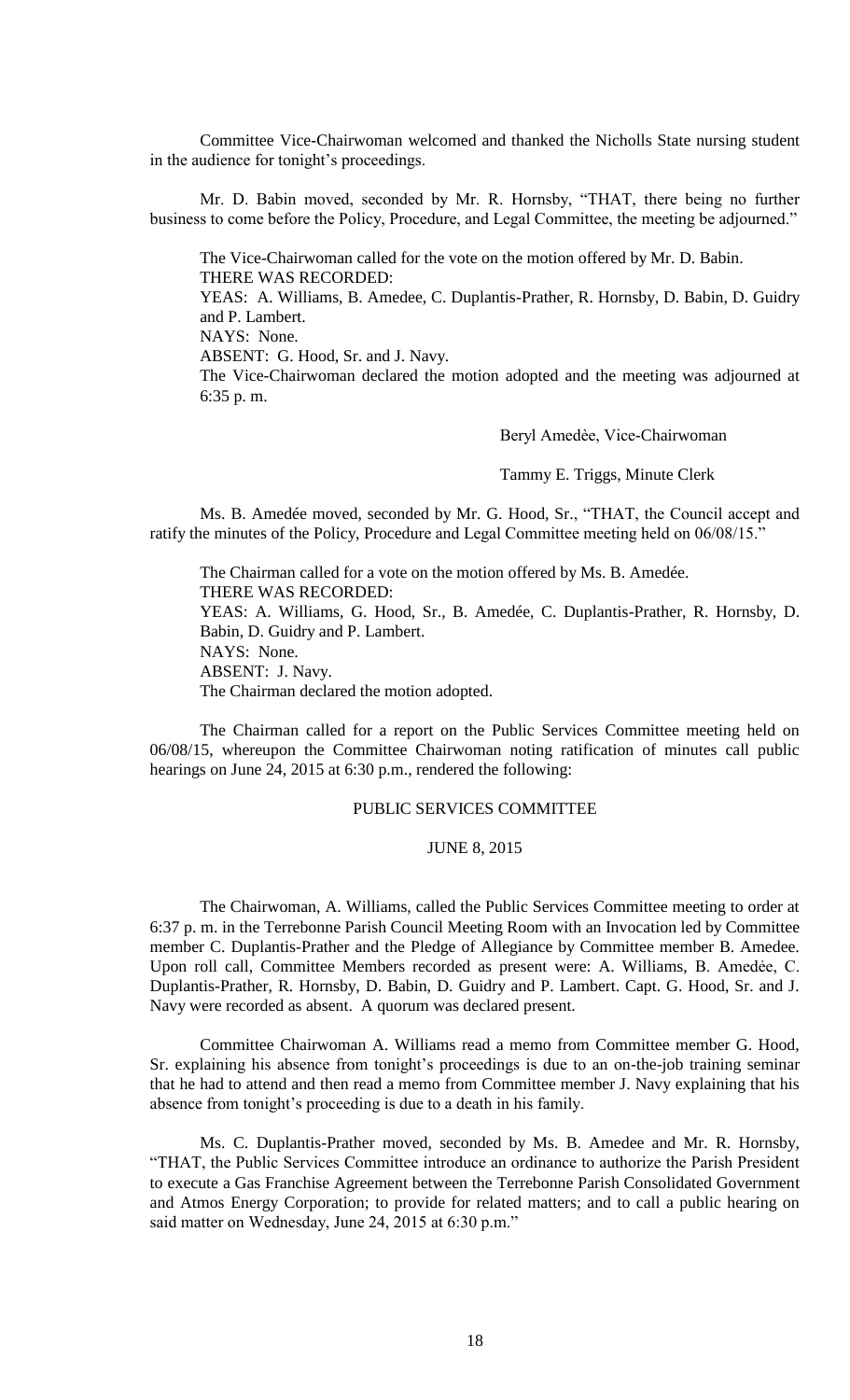The Chairwoman called for a vote on the motion offered by Ms. C. Duplantis-Prather. THERE WAS RECORDED: YEAS: A. Williams, B. Amedee, C. Duplantis-Prather, R. Hornsby, D. Babin, D. Guidry and P. Lambert. NAYS: None. ABSENT: G. Hood, Sr. and J. Navy. The Chairwoman declared the motion adopted.

OFFERED BY: Mr. R. Hornsby SECONDED: Mr. J. Navy

RESOLUTION NO. 15-325

A resolution authorizing the execution of Change Order No. 6 for the Construction Agreement for Parish Project No. 12-PARK-44, Fireman's Skate Park Project, Terrebonne Parish, Louisiana.

WHEREAS, the Terrebonne Parish Consolidated Government entered into a contract dated August 4, 2014, with Larry Doiron, LLC, for the Fireman's Skate Park, Parish Project No. 12-PARK-44, Terrebonne Parish, Louisiana, and

WHEREAS, it is necessary to extend the contract time to include days for inclement weather, and

WHEREAS, it is necessary to increase contract time by Forty-One (41) calendar days, and

WHEREAS, this change order will increase the contract time by Forty-One (41) calendar days and will not increase the contract amount, and

WHEREAS, this Change Order No. 6 has been recommended by the Engineer, Duplantis Design Group, PC, for this project.

NOW, THEREFORE BE IT RESOLVED that the Terrebonne Parish Council on behalf of the Terrebonne Parish Consolidated Government, does hereby approve and authorize the execution by Terrebonne Parish President Michel Claudet of Change Order No. 6 to the construction agreement with Larry Doiron, LLC. for Parish Project No. 12-PARK-44, Fireman's Skate Project, Terrebonne Parish, Louisiana, increases the construction time by Forty-One (41) Calendar days and provide no increase in the contract amount, and

BE IT FURTHER RESOLVED that a certified copy of the resolution be forwarded to Engineer, Duplantis Design Group, PC.

THERE WAS RECORDED:

YEAS: A. Williams, B. Amedée, C. Duplantis-Prather, R. Hornsby, D. Babin, D. Guidry, and P. Lambert. NAYS: None.

ABSTAINING: None.

ABSENT: J. Navy and G. Hood, Sr.

The Chairwoman declared the resolution adopted on this, the 8th day of June 2015.

Mr. R. Hornsby moved, seconded by Mr. D. Babin, "THAT, the Public Services Committee introduce an ordinance that will amend Ordinance No. 8542 that established a "3-Way Stop" at the intersection of Lansdown Drive and Riverview Street, removing the "3 Way Stop", leaving a "One Way Stop" on Riverview Street at its intersection with Lansdown Drive and calling a public hearing on June 24, 2015 at 6:30 p.m."

The Chairwoman called for a vote on the motion offered by Mr. R. Hornsby. THERE WAS RECORDED: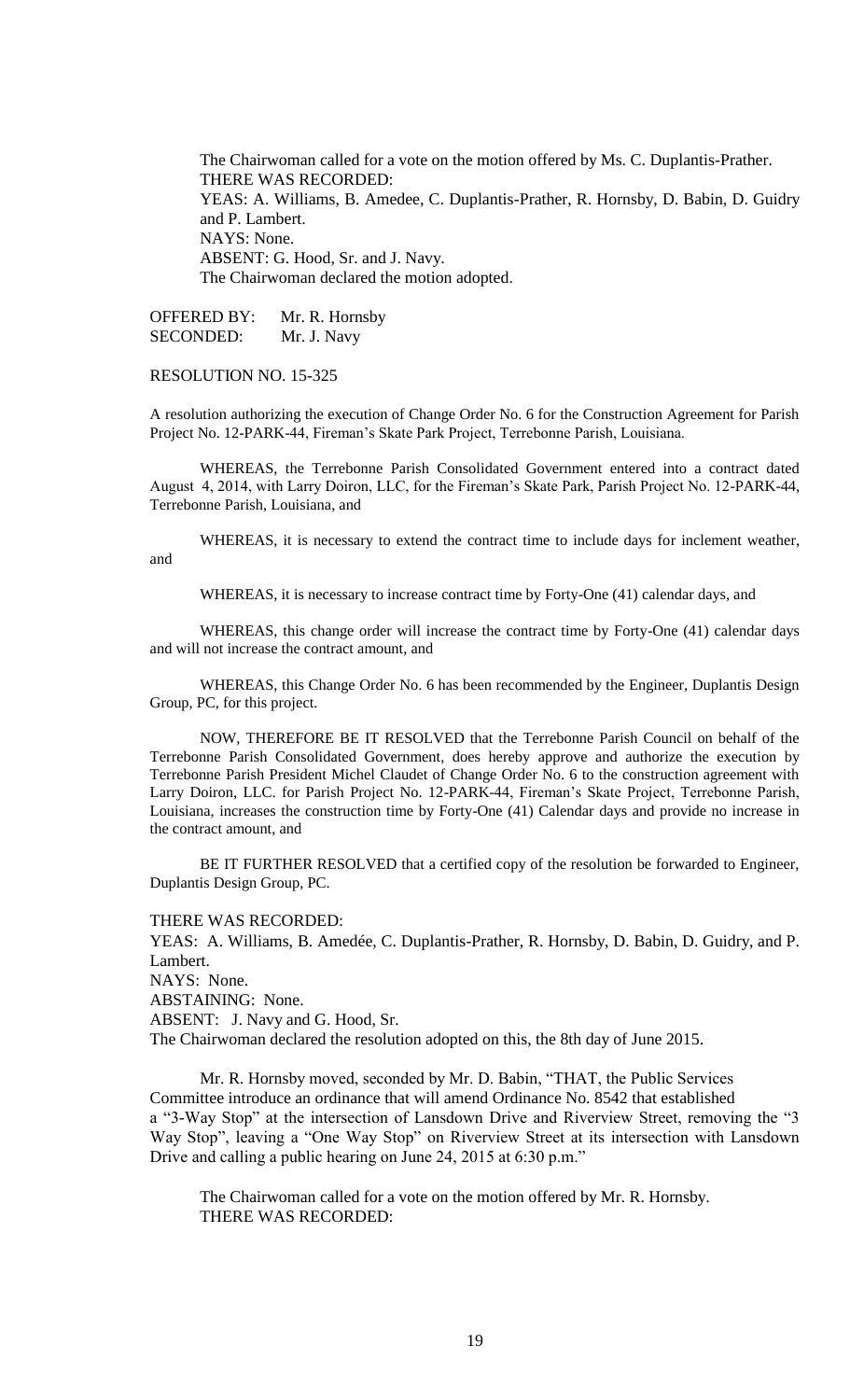YEAS: A. Williams, B. Amedee, C. Duplantis-Prather, R. Hornsby, D. Babin, D. Guidry and P. Lambert. NAYS: None. ABSENT: G. Hood, Sr. and J. Navy. The Chairwoman declared the motion adopted.

OFFERED BY: Mr. R. Hornsby SECONDED: Mr. D. Babin

RESOLUTION NO. 15-326

A resolution providing for the acceptance of work performed by Larry Doiron, LLC, in accordance with the Certificate of Substantial Completion for Parish Project 12-PARK-44, Fireman's Skate Park, Terrebonne Parish, Louisiana.

WHEREAS, the Terrebonne Parish Consolidated Government entered into a contract dated August 4, 2014 with Larry Doiron, Inc., for Parish Project 12-DRA-44, for the Fireman's Skate Park, Parish Project No. 12-PARK-44, Terrebonne Parish, Louisiana, as will be seen by reference to said contract which is recorded under Entry No. 1459958 of the records of Terrebonne Parish, and

WHEREAS, the work performed has been inspected by authorized representatives of the Owner, Architect, and Contractor and found to be substantially complete, and

WHEREAS, the Architect for this project, Duplantis Design Group, PC, recommends the acceptance of the substantial completion,

NOW, THEREFORE BE IT RESOLVED that the Terrebonne Parish Council, on behalf of the Terrebonne Parish Consolidated Government, does hereby accept the work performed, effective as of the date of recording of this resolution, and does authorize and direct the Clerk of Court and Ex-Officio Recorder of Mortgages of Terrebonne Parish to note this acceptance thereof in the margin of the inscription of said contract under Entry No. 1459958 of the Records of Terrebonne Parish, Louisiana, and

BE IT FURTHER RESOLVED that a certified copy of the resolution be forwarded to the Architect, Duplantis Design Group, PC, and

BE IT FURTHER RESOLVED that a certified copy of the resolution be recorded in the office of the Clerk of Court of Terrebonne Parish to commence a 45-day clear lien period, and

BE IT FURTHER RESOLVED that the Administration is authorized to make payment of retainage upon the presentation of a Clear Lien Certificate.

THERE WAS RECORDED:

YEAS: A. Williams, B. Amedée, C. Duplantis-Prather, R. Hornsby, D. Babin, D. Guidry, and P. Lambert. NAYS: None. ABSTAINING: None. ABSENT: J. Navy and G. Hood, Sr. The Chairwoman declared the resolution adopted on this, the 8th day of June 2015.

OFFERED BY: Mr. R. Hornsby SECONDED: Mr. D. Babin

RESOLUTION NO. 15-327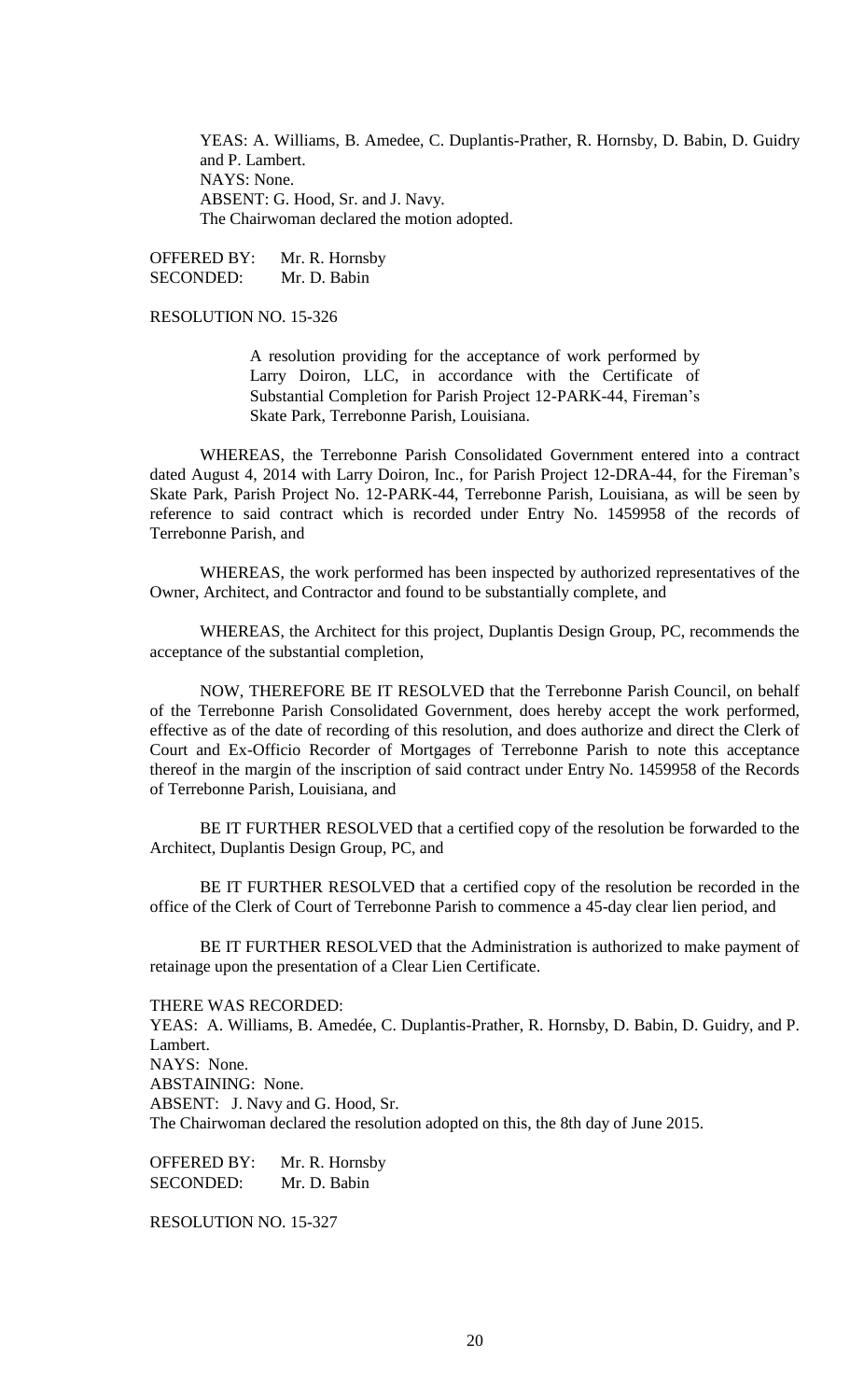WHEREAS, the Terrebonne Parish Council has received numerous complaints about speeders traversing through Sugarwood Subdivision and Sugar Highlands Subdivision, and

 WHEREAS, the Terrebonne Parish Sheriff's Office has made several attempts to slow traffic down within these neighborhoods, and

WHERES, the Planning Department has reviewed several multi-way stop intersections in these neighborhoods that have been deemed to be not warranted.

NOW, THEREFORE BE IT RESOLVED, that South Central Planning & Development Commission be requested to evaluate all traffic calming techniques in these subdivisions in order to offset the problem of speeding motorists and report back to the Council with their findings.

THERE WAS RECORDED:

YEAS: A. Williams, B. Amedée, C. Duplantis-Prather, R. Hornsby, D. Babin, D. Guidry, and P. Lambert. NAYS: None. ABSTAINING: None. ABSENT: J. Navy and G. Hood, Sr. The Chairwoman declared the resolution adopted on this, the 8th day of June 2015.

OFFERED BY: Mr. R. Hornsby SECONDED: Mr. D. Babin and Mr. D. Guidry

## RESOLUTION NO. 15-331

A resolution authorizing the execution of Change Order No. 5 for the Construction Agreement for Parish Project No. 98-WID-25, Hollywood Road Widening, Terrebonne Parish, Louisiana.

WHEREAS, the Terrebonne Parish Consolidated Government entered into a contract dated January 23, 2014 with Conti Enterprises, Inc., Recordation Number 1447003, for Parish Project No. 98-WID-25, Hollywood Road Widening, Terrebonne Parish Consolidated Government, Terrebonne Parish, Louisiana, and

WHEREAS, the Contractor was experiencing sand fracking while trying to bore the 24" sewer force main, and

WHEREAS, a decision was made to establish where the depth of sand was in reference to the desired bore depth, and

WHEREAS, the existing soil borings were not as deep as the proposed sewer force main, and

WHEREAS, this change order has been recommended to create an item of pay for Additional Soil Borings, and

WHEREAS, this change order will increase the overall contract price by One Hundred Sixty-Six Thousand, Five Hundred Dollars and Fifty Cents (\$166,500.50), and

WHEREAS, this Change Order No. 5 had been recommended by the Engineer, Providence/GSE Associates, LLC, for this project.

NOW, THEREFORE BE IT RESOLVED that the Terrebonne Parish Council on behalf of the Terrebonne Parish Consolidated Government, does hereby approve and authorize the execution by Terrebonne Parish President Michel Claudet of Change Order No. 5 to the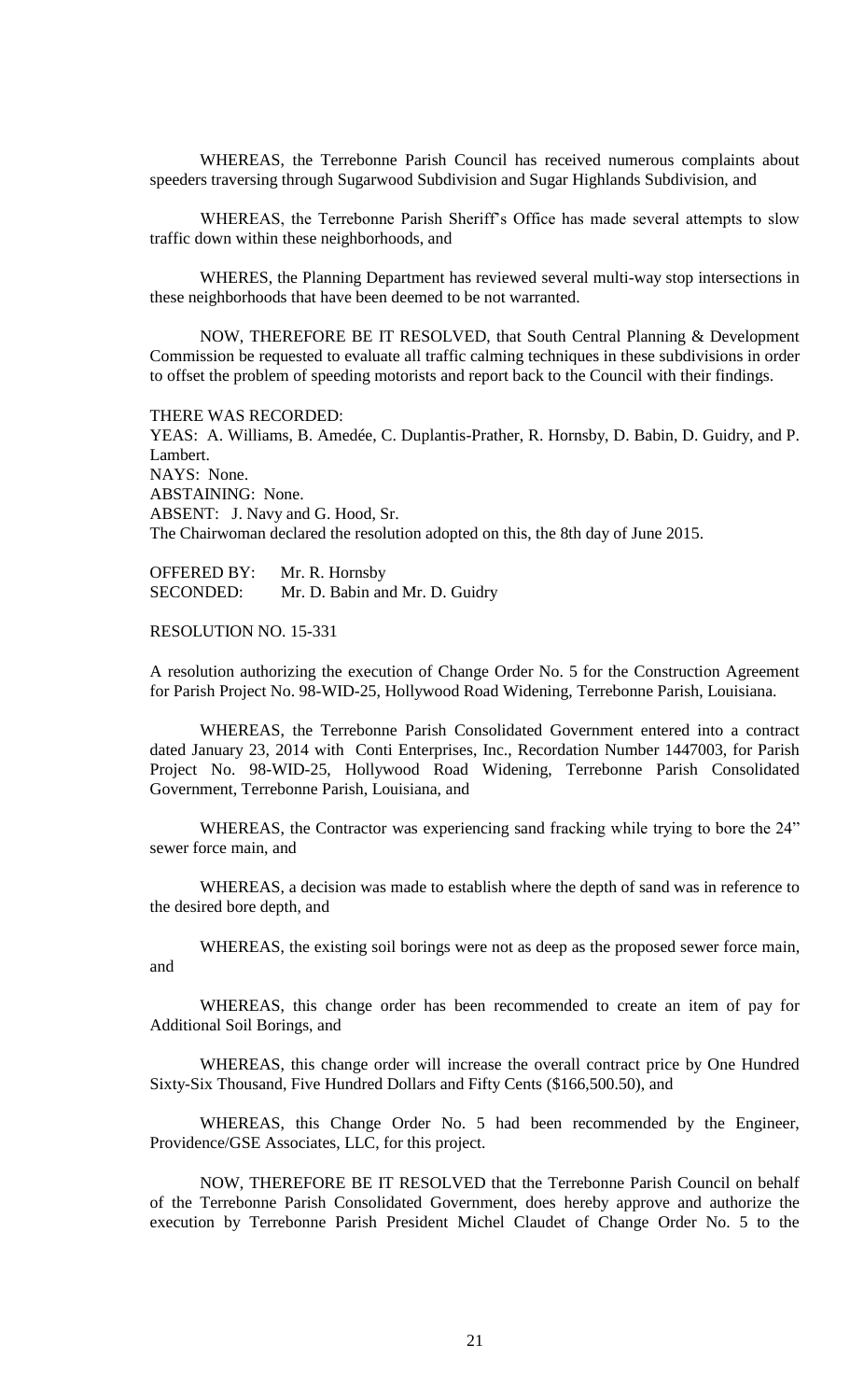construction agreement with Conti Enterprises, Inc. for Parish Project No. 98-WID-25, Hollywood Road Widening, Terrebonne Parish, Louisiana, for an increase to the contract amount of One Hundred Sixty-Six Thousand, Five Hundred Dollars and Fifty Cents (\$166,500.50), and

BE IT FURTHER RESOLVED that a certified copy of the resolution be forwarded to Engineer, Providence/GSE Associates, LLC.

THERE WAS RECORDED:

YEAS: A. Williams, B. Amedée, C. Duplantis-Prather, R. Hornsby, D. Babin, D. Guidry, and P. Lambert. NAYS: None. ABSTAINING: None. ABSENT: J. Navy and G. Hood, Sr. The Chairwoman declared the resolution adopted on this, the 8th day of June 2015.

OFFERED BY: Ms. C. Duplantis-Prather SECONDED: Mr. D. Babin

RESOLUTION NO. 15-329

A resolution ratifying the appointment of the firm of GSE Associates, LLC, to provide professional services for the Buquet Street Bridge; and authorizing execution of an agreement for these services.

WHEREAS, the Terrebonne Parish Consolidated Government is desirous of appointing a firm to provide professional services for the project entitled Buquet Street Bridge, and

WHEREAS, the recent inspection performed by Huval Engineers indicated the underside is spalled with exposed rebar, all caps have advanced rot with loss, sides are spalled and have exposed rebar, and Bent #2 end cap is decayed with loss, and

WHEREAS, Terrebonne Parish Consolidated Government is desirous of replacing this bridge, and

WHEREAS, the firm of GSE Associates, LLC has been selected by Terrebonne Parish President Michel Claudet to provide the professional services relative to said project, and

NOW, THEREFORE BE IT RESOLVED that the Terrebonne Parish Council does hereby ratify the appointment of the firm of GSE Associates, LLC by Terrebonne Parish President Michel Claudet for professional services for the Buquet Street Bridge, and

BE IT FURTHER RESOLVED that the Terrebonne Parish Council, on behalf of the Terrebonne Parish Consolidated Government, does hereby authorize the execution of an agreement with the firm of GSE Associates, LLC by Terrebonne Parish President Michel Claudet.

THERE WAS RECORDED: YEAS: A. Williams, B. Amedée, C. Duplantis-Prather, R. Hornsby, D. Babin, D. Guidry, and P. Lambert. NAYS: None. ABSTAINING: None. ABSENT: J. Navy and G. Hood, Sr. The Chairwoman declared the resolution adopted on this, the 8th day of June 2015.

OFFERED BY: Ms. C. Duplantis-Prather SECONDED: Mr. D. Babin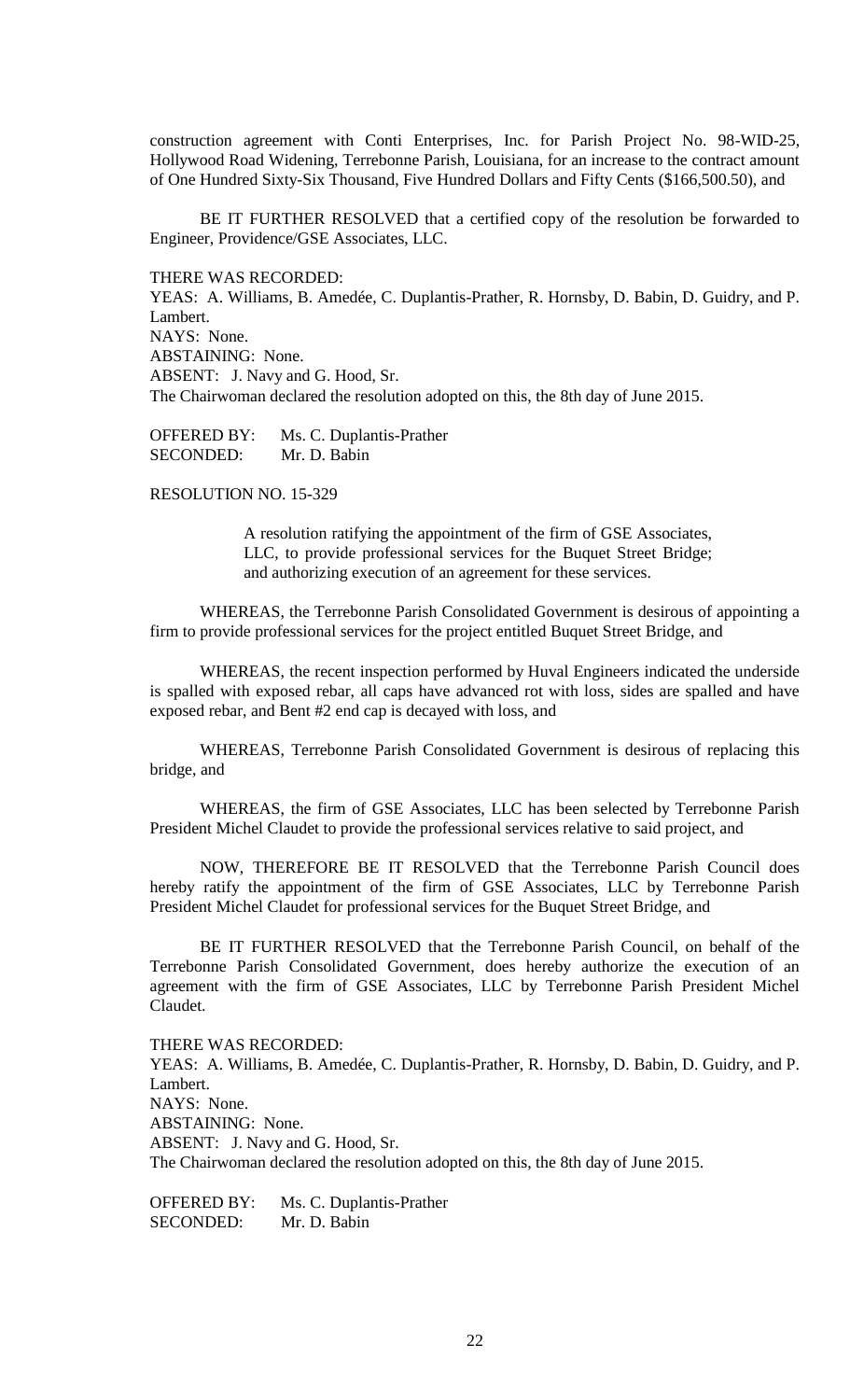# RESOLUTION NO. 15-330

A resolution ratifying the appointment of the firm of GSE Associates, LLC, to provide professional services for the Donner Bridge; and authorizing execution of an agreement for these services.

WHEREAS, the Terrebonne Parish Consolidated Government is desirous of appointing a firm to provide professional services for the project entitled Donner Bridge, and

WHEREAS, the recent inspection performed by Huval Engineers indicated the piles have severe splits and cracks, the time caps are rotted with section loss, and the girders have heavy corrosion, and

WHEREAS, Terrebonne Parish Consolidated Government is desirous of replacing this bridge, and

WHEREAS, the firm of GSE Associates, LLC has been selected by Terrebonne Parish President Michel Claudet to provide the professional services relative to said project, and

NOW, THEREFORE BE IT RESOLVED that the Terrebonne Parish Council does hereby ratify the appointment of the firm of GSE Associates, LLC by Terrebonne Parish President Michel Claudet for professional services for the Donner Bridge, and

BE IT FURTHER RESOLVED that the Terrebonne Parish Council, on behalf of the Terrebonne Parish Consolidated Government, does hereby authorize the execution of an agreement with the firm of GSE Associates, LLC by Terrebonne Parish President Michel Claudet.

THERE WAS RECORDED: YEAS: A. Williams, B. Amedée, C. Duplantis-Prather, R. Hornsby, D. Babin, D. Guidry, and P. Lambert. NAYS: None. ABSTAINING: None. ABSENT: J. Navy and G. Hood, Sr. The Chairwoman declared the resolution adopted on this, the 8th day of June 2015.

OFFERED BY: Mr. R. Hornsby SECONDED: Mr. D. Babin and Mr. D. Guidry

RESOLUTION NO. 15-331

A resolution authorizing the execution of Change Order No. 5 for the Construction Agreement for Parish Project No. 98-WID-25, Hollywood Road Widening, Terrebonne Parish, Louisiana.

WHEREAS, the Terrebonne Parish Consolidated Government entered into a contract dated January 23, 2014 with Conti Enterprises, Inc., Recordation Number 1447003, for Parish Project No. 98-WID-25, Hollywood Road Widening, Terrebonne Parish Consolidated Government, Terrebonne Parish, Louisiana, and

WHEREAS, the Contractor was experiencing sand fracking while trying to bore the 24" sewer force main, and

WHEREAS, a decision was made to establish where the depth of sand was in reference to the desired bore depth, and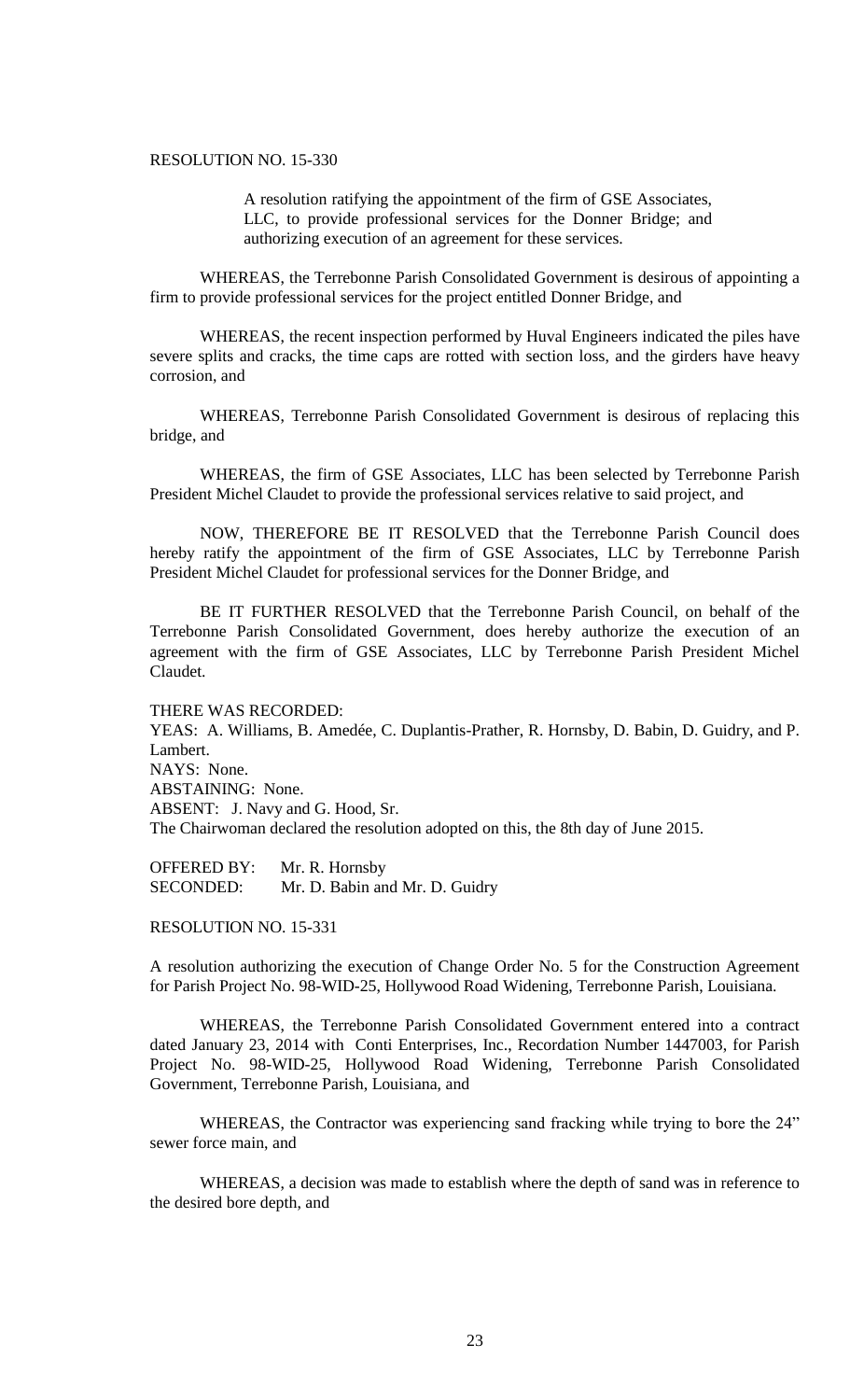WHEREAS, the existing soil borings were not as deep as the proposed sewer force main, and

WHEREAS, this change order has been recommended to create an item of pay for Additional Soil Borings, and

WHEREAS, this change order will increase the overall contract price by One Hundred Sixty-Six Thousand, Five Hundred Dollars and Fifty Cents (\$166,500.50), and

WHEREAS, this Change Order No. 5 had been recommended by the Engineer, Providence/GSE Associates, LLC, for this project.

NOW, THEREFORE BE IT RESOLVED that the Terrebonne Parish Council on behalf of the Terrebonne Parish Consolidated Government, does hereby approve and authorize the execution by Terrebonne Parish President Michel Claudet of Change Order No. 5 to the construction agreement with Conti Enterprises, Inc. for Parish Project No. 98-WID-25, Hollywood Road Widening, Terrebonne Parish, Louisiana, for an increase to the contract amount of One Hundred Sixty-Six Thousand, Five Hundred Dollars and Fifty Cents (\$166,500.50), and

BE IT FURTHER RESOLVED that a certified copy of the resolution be forwarded to Engineer, Providence/GSE Associates, LLC.

THERE WAS RECORDED:

YEAS: A. Williams, B. Amedée, C. Duplantis-Prather, R. Hornsby, D. Babin, D. Guidry, and P. Lambert. NAYS: None. ABSTAINING: None. ABSENT: J. Navy and G. Hood, Sr. The Chairwoman declared the resolution adopted on this, the 8th day of June 2015.

OFFERED BY: Mr. D. Babin SECONDED: Ms. B. Amedée

RESOLUTION NO. 15-332

A resolution providing approval of Amendment No. 1 to the Engineering Agreement for Parish Project No. 11-BLDG-25, Wind Hardening – TPCG Government Towers Project, Terrebonne Parish, Louisiana.

WHEREAS, the Terrebonne Parish Consolidated Government did enter into an original engineering agreement with Duplantis Design Group, PC, dated January 6, 2012, recordation number 1389707, for the Wind Hardening – TPCG Government Towers Project identified as Parish Project 11-BLDG-25, and

WHEREAS, the Engineering Agreement between OWNER and ENGINEER provides for certain limitations for Basic Services and specific Additional Services, and

WHEREAS, the basic services fee in the original architectural agreement is listed as a lump sum fee, and

WHEREAS, this amendment is recommended to change the basic services fee from lump sum to a percentage fee contract for FEMA auditing purposes, and

NOW, THEREFORE BE IT RESOLVED that the Terrebonne Parish Council, on behalf of the Terrebonne Parish Consolidated Government, does hereby approve this Amendment No. 1 to the Engineering Agreement and authorizes Parish President Michel Claudet to execute this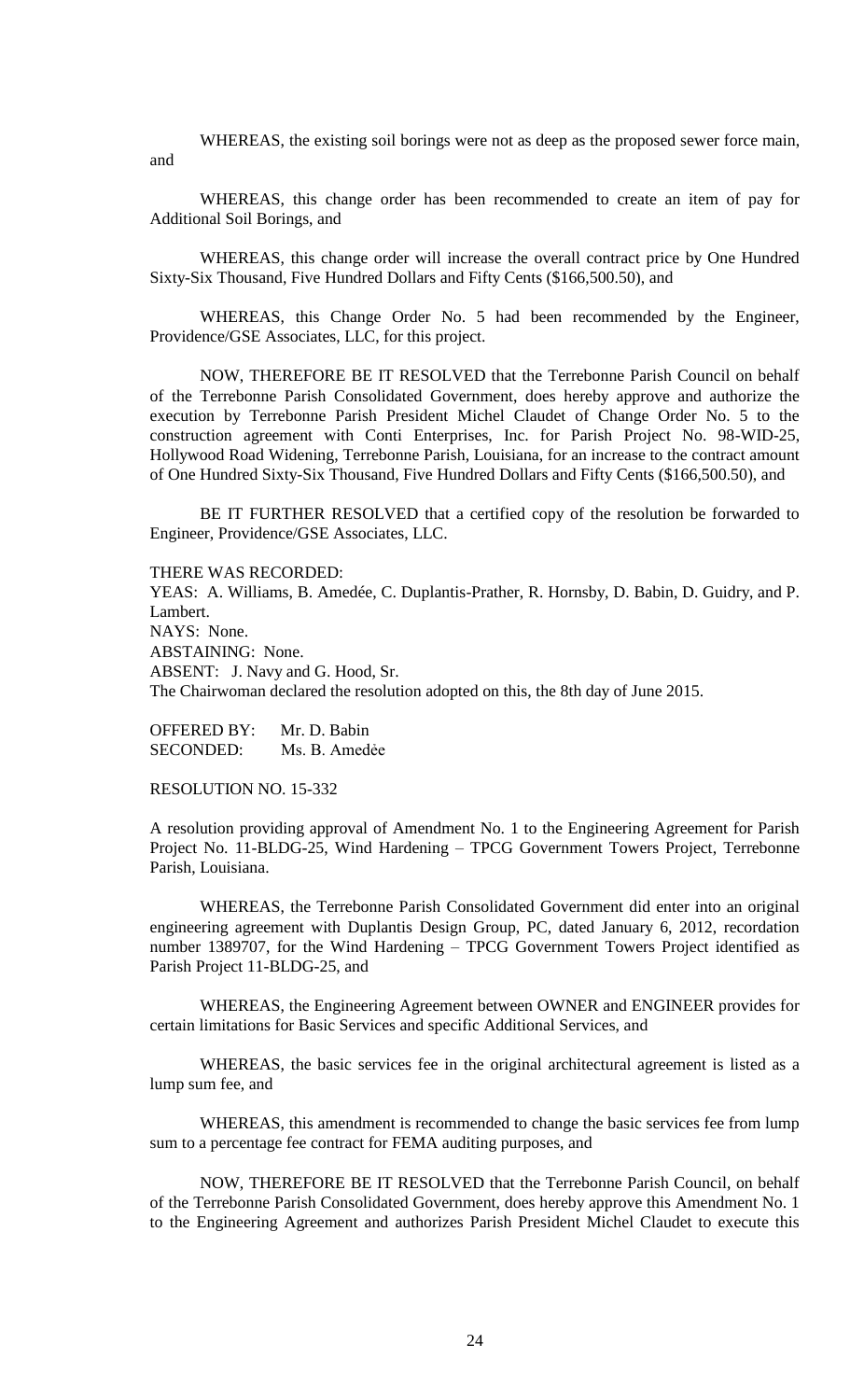Amendment No. 1 to the Engineering Agreement for the Wind Hardening – TPCG Government Towers Project Parish Project No. 11-BLDG-25, with Duplantis Design Group, PC, and

BE IT FURTHER RESOLVED that a certified copy of the resolution be forwarded to the Engineer, Duplantis Design Group, PC.

THERE WAS RECORDED: YEAS: A. Williams, B. Amedée, C. Duplantis-Prather, R. Hornsby, D. Babin, D. Guidry, and P. Lambert. NAYS: None. ABSTAINING: None. ABSENT: J. Navy and G. Hood, Sr. The Chairwoman declared the resolution adopted on this, the 8th day of June 2015.

OFFERED BY: Ms. C. Duplantis-Prather SECONDED: Mr. P. Lambert and Mr. D. Babin

## RESOLUTION NO. 15-333

A resolution ratifying the appointment of the firm of GSE Associates, LLC, to provide professional services for the Six Foot Ditch Levee; and authorizing execution of an agreement for these services.

WHEREAS, the Terrebonne Parish Consolidated Government is desirous of appointing a firm to provide professional services for the project entitled Six Foot Ditch Levee, and

WHEREAS, the recent inspection performed by the drainage division indicated that there is sloughing on the levee, and

WHEREAS, Terrebonne Parish Consolidated Government is desirous of repairing this levee, and

WHEREAS, the firm of GSE Associates, LLC has been selected by Terrebonne Parish President Michel Claudet to provide the professional services relative to said project, and

NOW, THEREFORE BE IT RESOLVED that the Terrebonne Parish Council does hereby ratify the appointment of the firm of GSE Associates, LLC by Terrebonne Parish President Michel Claudet for professional services for the Six Foot Ditch Levee, and

BE IT FURTHER RESOLVED that the Terrebonne Parish Council, on behalf of the Terrebonne Parish Consolidated Government, does hereby authorize the execution of an agreement with the firm of GSE Associates, LLC by Terrebonne Parish President Michel Claudet.

## THERE WAS RECORDED:

YEAS: A. Williams, B. Amedée, C. Duplantis-Prather, R. Hornsby, D. Babin, D. Guidry, and P. Lambert. NAYS: None. ABSTAINING: None. ABSENT: J. Navy and G. Hood, Sr. The Chairwoman declared the resolution adopted on this, the 8th day of June 2015.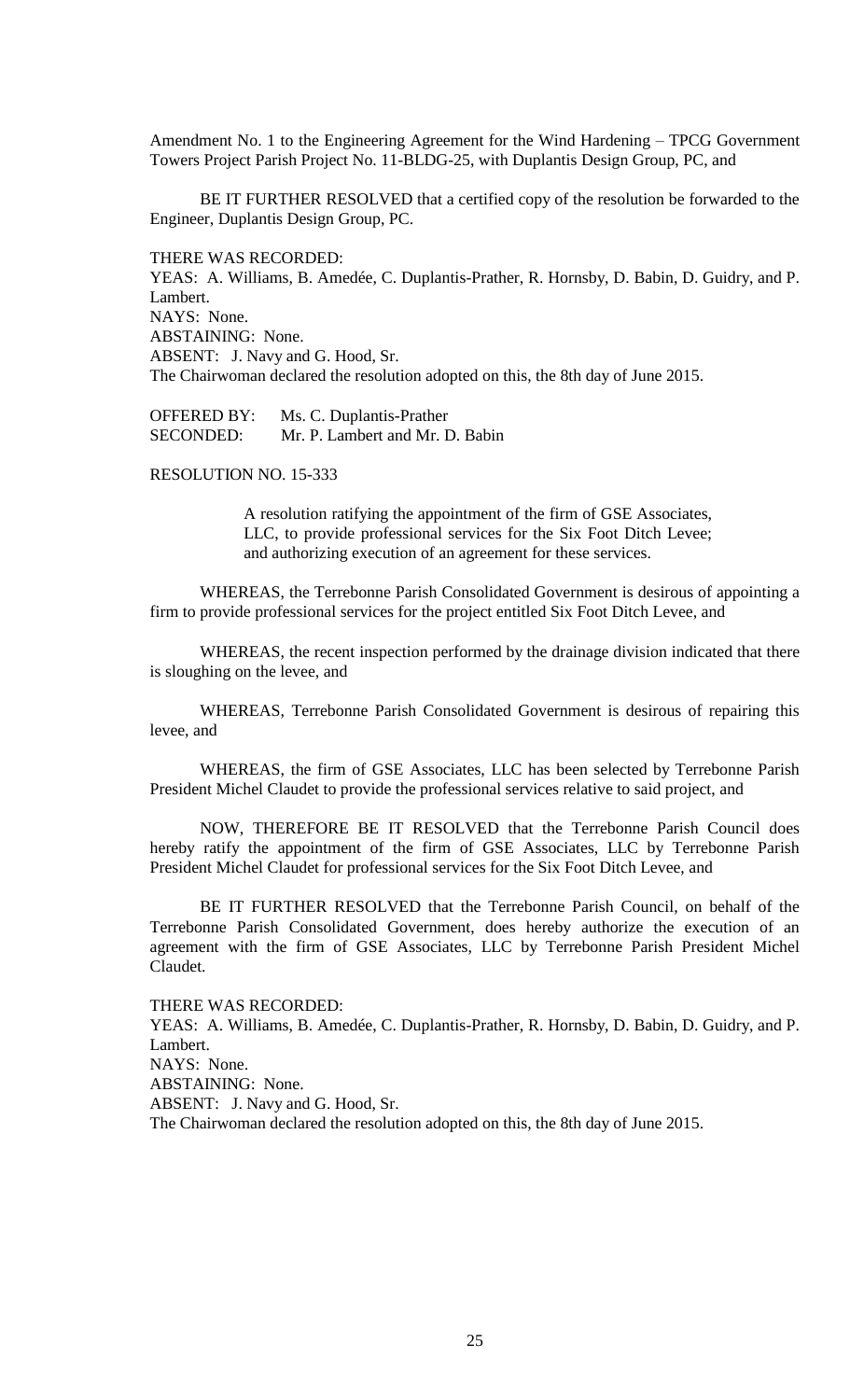OFFERED BY: Mr. D. Guidry SECONDED: Mr. D. Babin

## RESOLUTION NO. 15-334

# A RESOLUTION AUTHORIZING THE PARISH PRESIDENT TO SIGN AND SUBMIT AN AMENDMENT TO THE TERREBONNE PARISH GUSTAV/IKE DISASTER RECOVERY PLAN BUDGET TO THE STATE OF LOUISIANA AND HUD TO COMPLY WITH THE COMMUNITY DEVELOPMENT BLOCK GRANT DISASTER RECOVERY PROGRAM.

WHEREAS, the Terrebonne Parish Consolidated Government has been awarded Community Development Block Grant (CDBG) funding as a result of the damage caused by Hurricanes Gustav and Ike; and

WHEREAS, Ward 7 Levee estimated project budget is experiencing a budget shortfall; and

WHEREAS, to receive approval from OCD the money will need to be budgeted in order to move forward with construction; and

WHEREAS, TPCG is desirous of moving forward to the construction phase of the Ward 7 Levee Phase 3 project; and

WHEREAS, moving funds from Cedar Grove Levee & Pump Station Project would cover the shortfall; and

WHEREAS, through the proper public approval process the funds can be reallocated from one project to another as reflected in Attachment A; and

NOW, THEREFORE, BE IT RESOLVED by the Terrebonne Parish Council, on behalf of the Terrebonne Parish Consolidated Government, that that the Parish President, Michel H. Claudet, is authorized to sign, submit and implement the recommended amendment to the Terrebonne Parish Gustav/Ike Disaster Recovery Plan regarding the projects in Attachment A.

## THERE WAS RECORDED:

YEAS: A. Williams, B. Amedée, C. Duplantis-Prather, R. Hornsby, D. Babin, D. Guidry, and P. Lambert.

NAYS: None.

ABSTAINING: None.

ABSENT: J. Navy and G. Hood, Sr.

The Chairwoman declared the resolution adopted on this, the 8th day of June 2015.

Parish President M. Claudet stated that the aforementioned resolution will allow for the construction of the Ward 7 Levee.

Ms. C. Duplantis-Prather moved, seconded by Ms. B. Amedee, "THAT, there being no further business to come before the Public Services Committee, the meeting be adjourned."

The Chairwoman called for a vote on the motion offered by Ms. C. Duplantis-Prather. THERE WAS RECORDED:

YEAS: A. Williams, B. Amedee, C. Duplantis-Prather, R. Hornsby, D. Babin, D. Guidry and P. Lambert.

NAYS: None.

ABSENT: G. Hood, Sr. and J. Navy.

The Chairwoman declared the motion adopted and the meeting was adjourned at 6:43 p.m.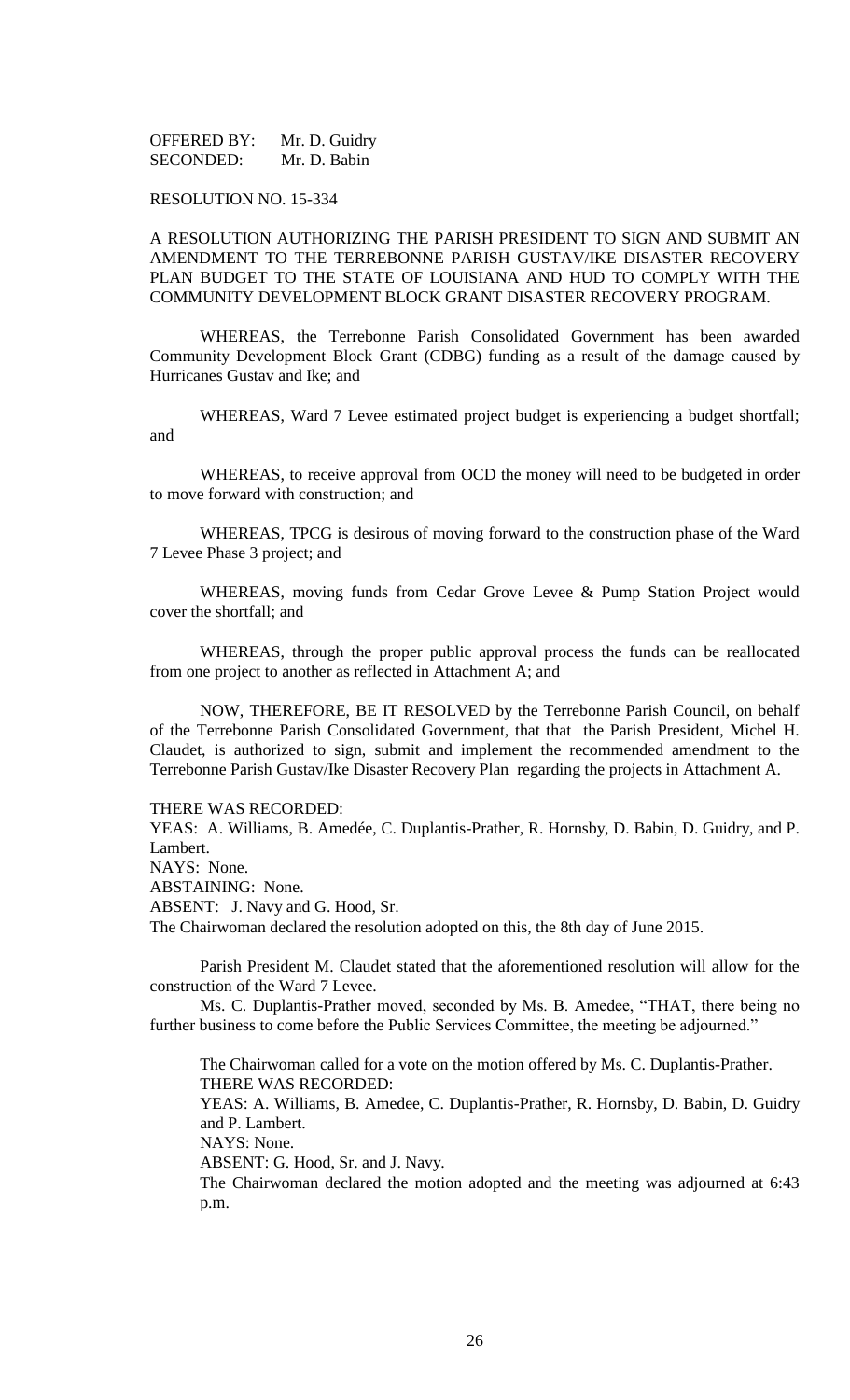Arlanda Williams, Chairwoman

Tammy E. Triggs, Minute Clerk

Ms. A. Williams moved, seconded by Mr. D. Babin, "THAT, the Council accept and ratify the minutes of the Public Services Committee meeting held on 06/08/15."

The Chairman called for a vote on the motion offered by Ms. A. Williams. THERE WAS RECORDED: YEAS: A. Williams, G. Hood, Sr., B. Amedée, C. Duplantis-Prather, R. Hornsby, D. Babin, D. Guidry and P. Lambert. NAYS: None. ABSENT: J. Navy. The Chairman declared the motion adopted.

The Chairman called for a report on the Community Development and Planning Committee meeting held on 06/08/15, whereupon the Committee Chairwoman rendered the following:

## COMMUNITY DEVELOPMENT & PLANNING COMMITTEE

#### JUNE 8, 2015

The Chairwoman, C. Duplantis-Prather, called the Community Development & Planning Committee meeting to order at 6:44 p. m. in the Terrebonne Parish Council Meeting Room with an Invocation offered by Committee member D. Guidry and the Pledge of Allegiance by Committee member P. Lambert. Upon roll call, Committee Members recorded as present were: A. Williams, B. Amedee, C. Duplantis-Prather, R. Hornsby, D. Babin, D. Guidry and P. Lambert. Capt. G. Hood, Sr. and J. Navy were recorded as absent. A quorum was declared present.

Committee Chairwoman read aloud a memo from Committee member J. Navy explaining his absence from tonight's proceedings was due to a death in his family and then read a memo from Committee member G. Hood, Sr. explaining that his absence from tonight's proceedings is due to an on-the-job training event that he had to attend.

OFFERED BY: Mr. D. Guidry SECONDED: Ms. A. Williams

RESOLUTION NO. 15-335

A RESOLUTION ADOPTING A FORMALIZED DUPLICATIONS OF BENEFIT POLICY FOR APPLICATION IN THE IMPLEMENTATION OF THE TERREBONNE PARISH GUSTAV/IKE DISASTER RECOVERY PLAN TO COMPLY WITH THE COMMUNITY DEVELOPMENT BLOCK GRANT DISASTER RECOVERY PROGRAM AND ANY OTHER FEDERAL GRANT PROGRAMS AS APPLICABLE.

WHEREAS, the Terrebonne Parish Consolidated Government has been awarded Community Development Block Grant (CDBG) funding as a result of the damage caused by Hurricanes Gustav and Ike; and

WHEREAS, the State of Louisiana Office of Community Development (OCD) and the United States Department of Housing and Urban Development (HUD) require documentation of a process ensuring that expenditures of CDBG funds are not duplicating other funding sources; and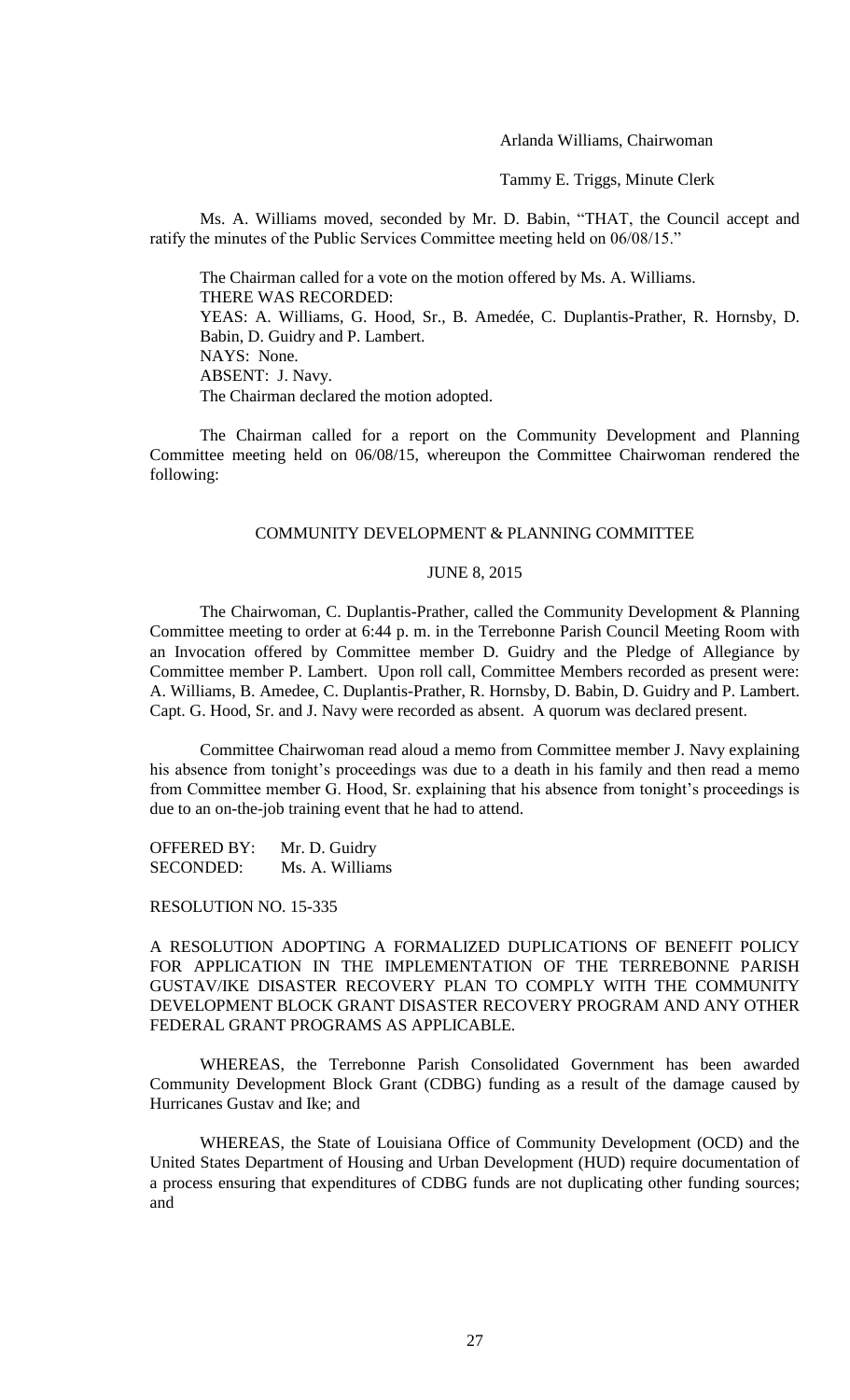WHEREAS, the Parish has been working with the state to avoid any duplications of benefit; and

WHEREAS, the state has requested a formal proof of this policy; and

WHEREAS, this policy, proposed by and acceptable to OCD is reflected in Attachment A.

NOW, THEREFORE, BE IT RESOLVED by the Terrebonne Parish Council, on behalf of the Terrebonne Parish Consolidated Government, that the Attachment A policy regarding Duplications of Benefit hereby is adopted and applicable to the implementation of projects under the Terrebonne Parish Gustav/Ike Disaster Recovery Plan and any other federal grant programs as applicable.

#### THERE WAS RECORDED:

YEAS: A. Williams, B. Amedée, C. Duplantis-Prather, R. Hornsby, D. Babin, D. Guidry, and P. Lambert.

NAYS: None.

ABSTAINING: None.

ABSENT: J. Navy and G. Hood, Sr.

The Chairwoman declared the resolution adopted on this, the 8th day of June 2015.

# **Attachment 1**

# **TPCG DUPLICATION OF BENEFITS (DOB) POLICY**

The Robert T. Stafford Disaster Relief and Emergency Assistance Act (Stafford Act) requires that recipients of federal disaster recovery funding make certain that no, "person, business concern or other entity" will receive duplicative assistance<sup>1</sup>.

- A Duplication of Benefits (DOB) occurs when:
- A beneficiary receives assistance, and
- The assistance is from multiple sources (ie. private insurance, FEMA, NFIP, non-profits, City, State, etc.), and
- The assistance amount exceeds the need for a particular recovery purpose.

In order to identify and assure that Disaster Community Development Block Grant (CDBG) assistance does not duplicate other funds received for the same activity (i.e. does not replace other funds received), the Terrebonne Parish Consolidated Government will use the following process / steps to prevent a DOB from occurring:

- 1. Identify the total need for assistance prior to any assistance being provided.
- 2. Identify all potentially duplicative assistance received or to be received.
- 3. Deduct assistance determined to be duplicative.
- 4. Determine maximum award.
- 5. Determine program cap (if applicable).
- 6. Determine final award.

## **The following is an example of the use of the six step process:**

- 1. Applicant's total need prior to any assistance……..………\$100,000
- 2. All potentially available duplicative assistance.……………..\$35,000
- 3. Assistance determined to be duplicative……………………….\$30,000
- 4. Maximum eligible award (item 1 less item 3)…………………\$70,000 5. Program cap (if applicable)…………………………………………….\$50,000
- 6. Final award (lesser of items 4 and 5)………………………………\$50,000

 $\overline{a}$ 

 $<sup>1</sup>$  Stafford Act, Title III, Sec. 312, (a)</sup>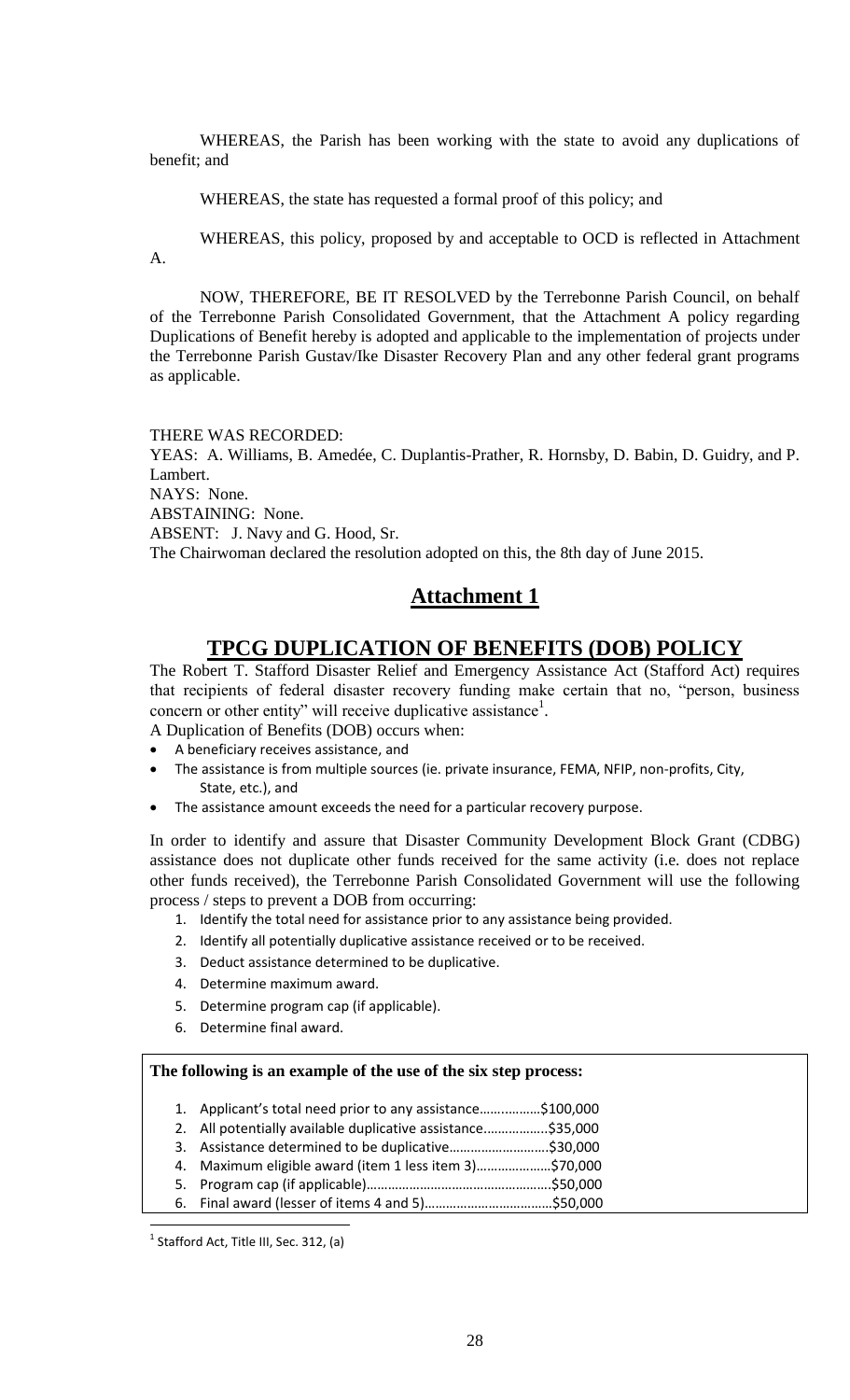Since disaster recovery needs are calculated at one point in time, subsequent circumstances may occur that affect need. If, after the assistance has been calculated and/or a CDBG award has been made, an applicant can demonstrate a change in circumstances, the award calculation may be subsequently reevaluated to take the increased need into consideration. Such changes in circumstances may include: vandalism, contractor fraud, an increase in the cost of materials and labor, a change in local zoning law and building codes, or subsequent damage to a home or business that was partially repaired. However, the reevaluation must be done before the initial need for which assistance was granted has been fully met (e.g. before a damaged house is fully repaired).

Once funds are awarded, minus any determined DOB, the applicant is required to notify the Terrebonne Parish Consolidated Government division or department managing the program from which funds are being sought of the receipt of any additional funds received for the same activity. In the event that additional funds are determined to be a DOB, funds will be withheld from future pay requests. In the event that all funds have been expended and a DOB is identified, the applicant will be required to repay the funds for return to the U.S. Treasury, through the Office of Community Development / Disaster Recovery Unit.

Committee member D. Babin wished Committee member P. Lambert a "Happy Birthday" which is tomorrow.

Mr. D. Babin moved, seconded by Ms. A. Williams, "THAT, there being no further business to come before the Community Development & Planning Committee, the meeting be adjourned."

The Chairwoman called for the vote on the motion offered by Mr. D. Babin. THERE WAS RECORDED: YEAS: A. Williams, B. Amedee, C. Duplantis-Prather, R. Hornsby, D. Babin, D. Guidry

and P. Lambert.

NAYS: None.

ABSENT: G. Hood, Sr. and J. Navy.

The Chairwoman declared the motion adopted and the meeting was adjourned at 6:46 p. m.

C. Duplantis-Prather, Chairwoman

Tammy E. Triggs, Minute Clerk

Ms. C. Duplantis-Prather moved, seconded by Mr. D. Babin, "THAT, the Council accept and ratify the minutes of the Community Development and Planning Committee meeting held on 06/08/15."

The Chairman called for a vote on the motion offered by Ms. C. Duplantis-Prather. THERE WAS RECORDED: YEAS: A. Williams, G. Hood, Sr., B. Amedée, C. Duplantis-Prather, R. Hornsby, D. Babin, D. Guidry and P. Lambert. NAYS: None. ABSENT: J. Navy. The Chairman declared the motion adopted.

Mr. G. Hood, Sr. moved, seconded by Ms. A. Williams, "THAT, the Council approve the following street light list: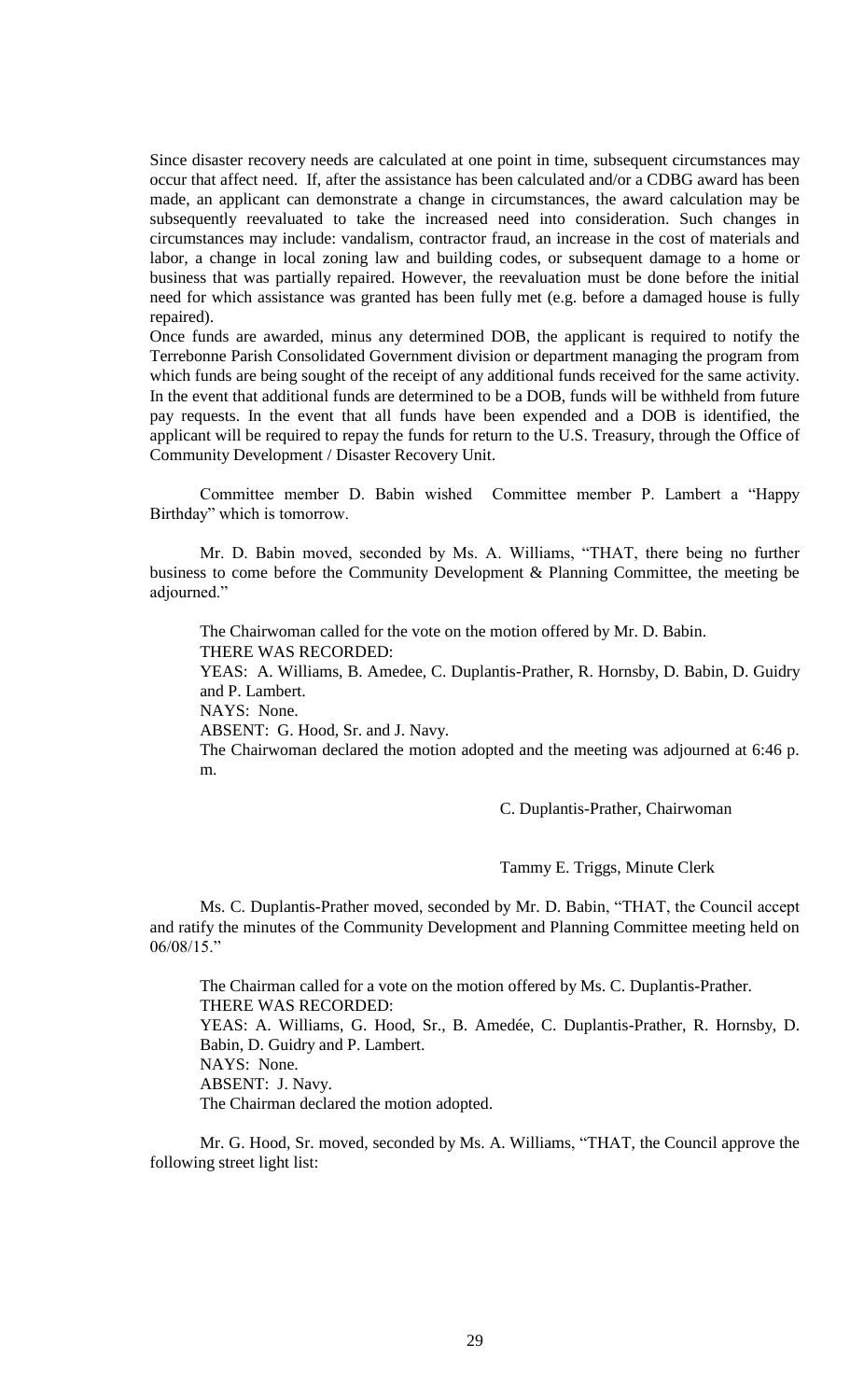INSTALL 250 WATT HPS STREET LIGHT AT 245 BOURG DR., IN BOURG, (POLE NEXT TO WOODEN FENCE BUILT AROUND SEWER LIFT STATION, MARKED WITH RED RIBBON); RLD #5; ENTERGY; PETER LAMBERT, DISTRICT 9."

The Chairman called for a vote on the motion offered by Mr. G. Hood, Sr. THERE WAS RECORDED: YEAS: A. Williams, G. Hood, Sr., B. Amedée, C. Duplantis-Prather, R. Hornsby, D. Babin, D. Guidry and P. Lambert. NAYS: None. ABSENT: J. Navy. The Chairman declared the motion adopted.

Mr. D. Babin moved, seconded by Mr. R. Hornsby, "THAT, the Council hold nominations open for the one long-standing vacancy on the Bayou Blue Fire Protection District Board until the next Council meeting."

The Chairman called for a vote on the motion offered by Mr. D. Babin. THERE WAS RECORDED: YEAS: A. Williams, G. Hood, Sr., B. Amedée, C. Duplantis-Prather, R. Hornsby, D. Babin, D. Guidry and P. Lambert. NAYS: None. ABSENT: J. Navy. The Chairman declared the motion adopted.

Mr. D. Babin moved, seconded by Mr. G. Hood, Sr., "THAT, the Council open nominations for the one vacancy on the Coastal Zone Management & Restoration Advisory Committee, nominate Mr. Robert Champagne; close nominations and appoint Mr. Robert Champagne to fill the unexpired term on the Coastal Zone Management & Restoration Advisory Committee."

The Chairman called for a vote on the motion offered by Mr. D. Babin. THERE WAS RECORDED: YEAS: A. Williams, G. Hood, Sr., B. Amedée, C. Duplantis-Prather, R. Hornsby, D. Babin, D. Guidry and P. Lambert. NAYS: None. ABSENT: J. Navy. The Chairman declared the motion adopted.

Mr. R. Hornsby moved, seconded by Ms. A. Williams, "THAT, the Council open nominations for the expiring term on the Consolidated Waterworks District No. 1 Board, Council District 9, nominate Mr. Stephen Hornsby; close nominations and re-appoint Mr. Stephen Hornsby to serve another term on the Consolidated Waterworks District No. 1 Board, Council District 9."

The Chairman called for a vote on the motion offered by Mr. R. Hornsby. THERE WAS RECORDED: YEAS: A. Williams, G. Hood, Sr., B. Amedée, C. Duplantis-Prather, R. Hornsby, D. Babin, D. Guidry and P. Lambert. NAYS: None. ABSENT: J. Navy. The Chairman declared the motion adopted.

Ms. A. Williams moved, seconded by Mr. D. Guidry, "THAT, the Council hold nominations open for the one vacancy on the Houma-Terrebonne Public Trust Financing Authority until the next Council Meeting."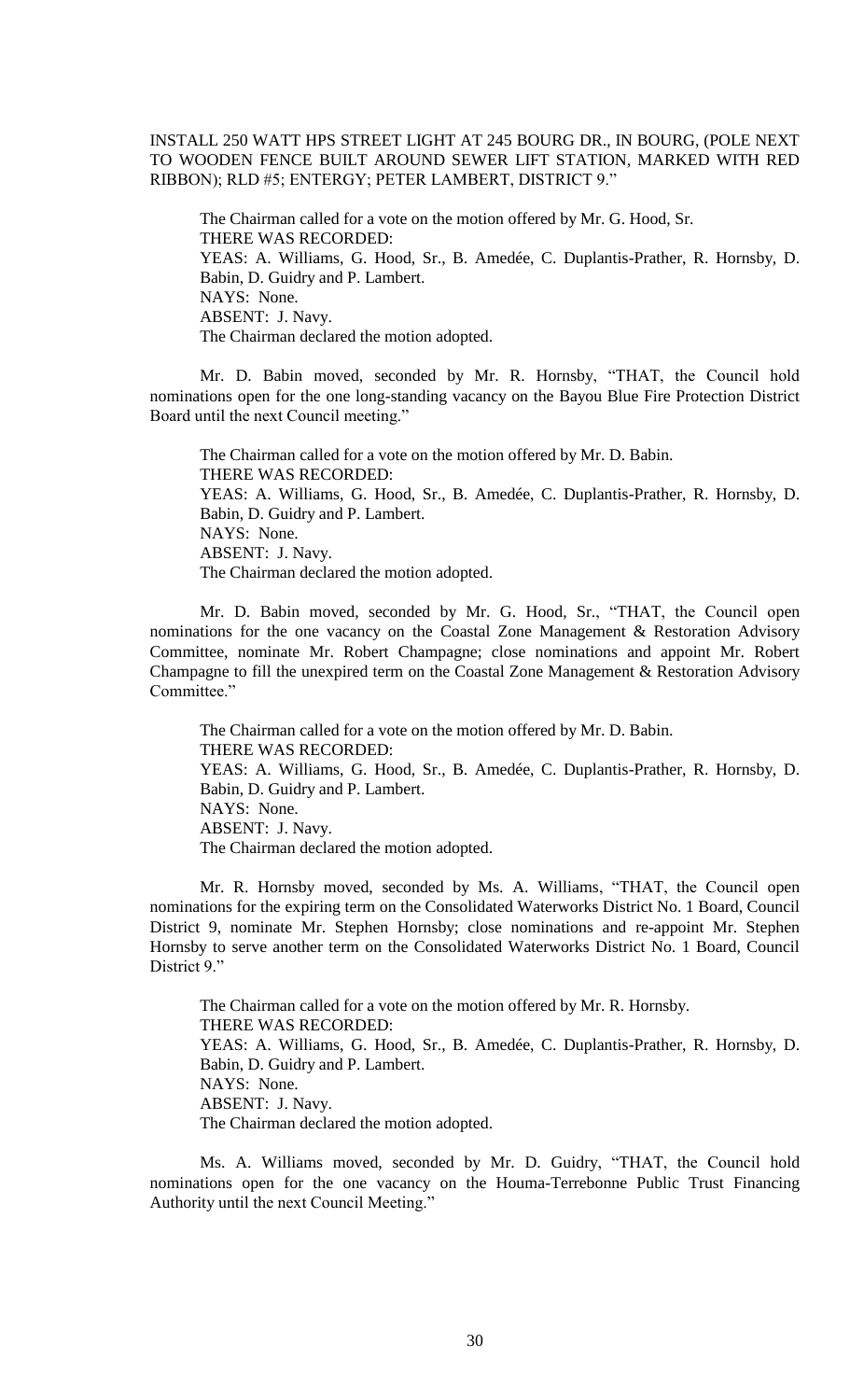The Chairman called for a vote on the motion offered by Ms. A. Williams. THERE WAS RECORDED: YEAS: A. Williams, G. Hood, Sr., B. Amedée, C. Duplantis-Prather, R. Hornsby, D. Babin, D. Guidry and P. Lambert. NAYS: None. ABSENT: J. Navy. The Chairman declared the motion adopted.

Parish President Claudet stated that someone from South Louisiana Bank will be putting an application in to fill said position.

Ms. A. Williams moved, seconded by Mr. D. Babin, "THAT, the Council open nominations for the one expiring term on the Recreation District No. 9 Board, nominate Mr. Baylis "Buster" Bergeron, Jr.; close nominations and re-appoint Mr. Baylis "Buster" Bergeron Jr. to serve another term on the Recreation District No. 9 Board."

The Chairman called for a vote on the motion offered by Ms. A. Williams. THERE WAS RECORDED: YEAS: A. Williams, G. Hood, Sr., B. Amedée, C. Duplantis-Prather, R. Hornsby, D. Babin, D. Guidry and P. Lambert. NAYS: None. ABSENT: J. Navy. The Chairman declared the motion adopted.

Ms. A. Williams moved, seconded by Mr. G. Hood, Sr., "THAT, the Council hold nominations open for the one vacancy, due to resignation of Mr. Freddie Richardson, on the Village East Fire Protection District Board until the next Council Meeting."

The Chairman called for a vote on the motion offered by Ms. A. Williams. THERE WAS RECORDED: YEAS: A. Williams, G. Hood, Sr., B. Amedée, C. Duplantis-Prather, R. Hornsby, D. Babin, D. Guidry and P. Lambert. NAYS: None. ABSENT: J. Navy. The Chairman declared the motion adopted.

The Chairman announced that a letter of interest for said vacancy was received and will be held until the next meeting due to not receiving it on time for tonight's meeting.

The Chairman announced the following vacancies, which he noted will be handled as per usual procedure:

- One vacancy due to resignation on the Recreation District No. 10 Board.
- One vacancy due to resignation on the Terrebonne Parish Library Board of Control.
- Two expiring terms on the Recreation District No. 11 Board.
- Two expiring terms on the Recreation District No. 6 Board.
- Three expiring terms on the TGMC Hospital Service District No. 1 Board. One representing a Civic Organization, one representing the Medical Society and one representing the Terrebonne Bar Association.

Under Agenda Item 6A - Announcements, Council Members

 Councilman D. Babin announced that the Parish bids for segment 1 of Reach E are open and hopefully within next month segment 2 will go out for bids.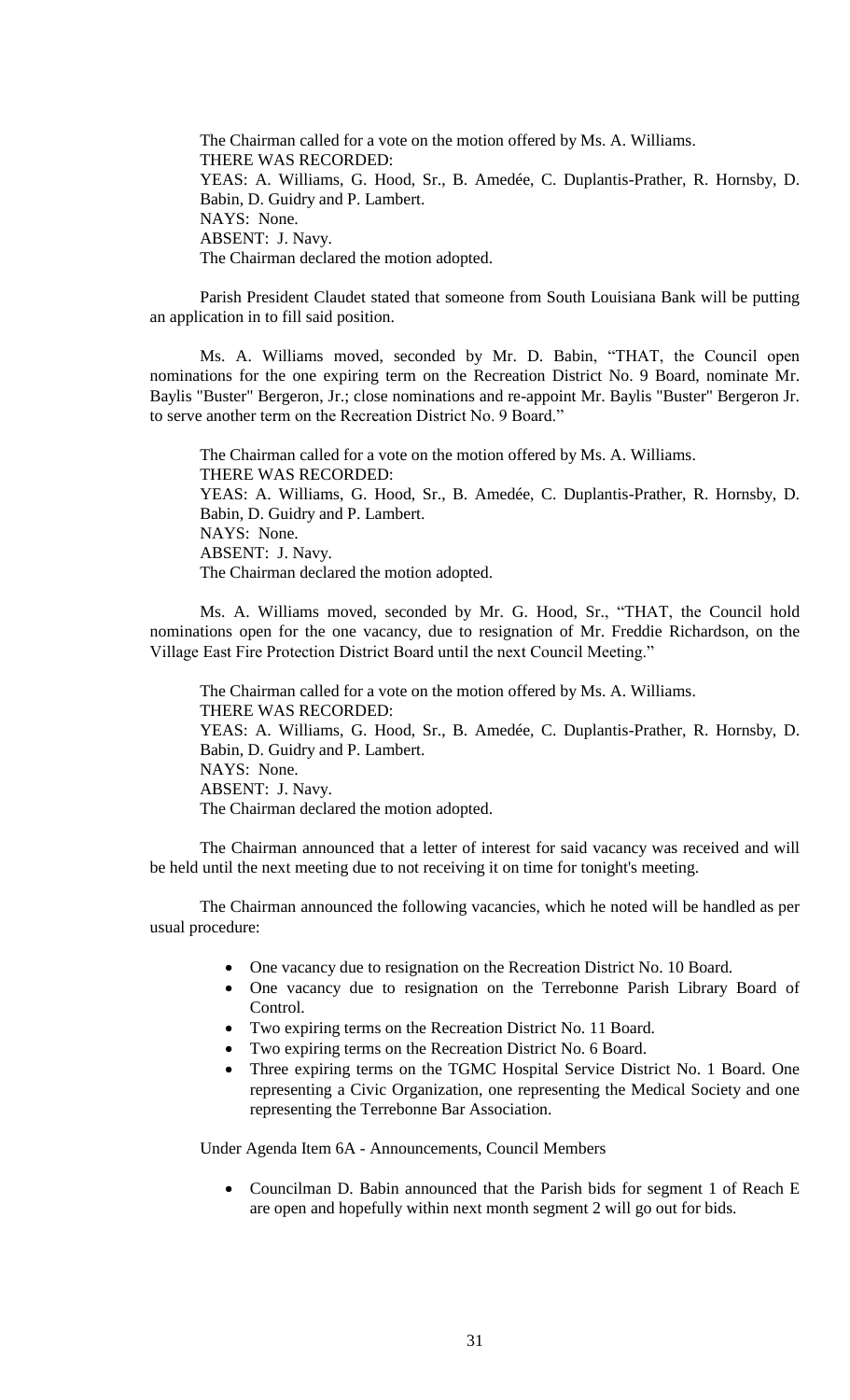- Councilman D. Babin announced that the southern districts have a lot of levee work currently being done and encouraged the citizens of Terrebonne Parish to take a drive down south to see the progress that is being made.
- Councilwoman C. Duplantis-Prather announced that on June 18, 2015 there will be a public hearing at East Park Recreation Center at 6:00 p.m. to explore the possibility of continuing the LA Highway 24 Couplet System (One-Way) along East Park Avenue (north) and East Main Street (south) across the Twin Spans ending at Howard Avenue (LA Highway 661).
- Councilwoman C. Duplantis-Prather announced to every pet owner to have their pets spayed or neutered to help control the pet population and asked that if a stray animal is found, please contact the Animal Shelter at (985) 873-6709.
- Councilwoman B. Amedée announced that the Sherriff's office is now having Community Watch meetings which are similar to the Neighborhood Watch program; a meeting will be held tomorrow at 6:00 p.m. at the Schriever Gym.
- Councilman G. Hood, Sr. announced that a Community Watch meeting is also scheduled for tomorrow at 6:00 p.m. in Bayou Cane.

Under Agenda Item 6B - Announcements, Parish President

- The new Entergy representative is Ms. Mary Faye Legnon, who is in attendance at tonight's proceedings, and will represent all of Terrebonne Parish and the Lockport area.
- Summer camp programs will be offered at Recreation District's 1, 4, 7, 8, 9, 10 and 11 and at Smithridge and Little Caillou.
- 37 derelict boat have been picked up; a few problems have arisen, but are being worked on.
- St. Louis Canal turn lanes are now open.
- Permit for the Ward 7 levee has be obtained and should receive a green light from the CORPS by this July and thereafter will go to bid.
- Chief Todd Duplantis turned in his retirement letter and has done a remarkable job; noting that crime rate is the lowest since 1985 and briefly explained the appointment process.

Several Council members congratulated and wished Mr. Chris LeBlanc, Staff Writer for the Houma Courier, well on his new endeavors and stated that he has done a great job getting information to the public through his articles.

Mr. D. Guidry moved, seconded by Ms. C. Duplantis-Prather, "THAT, the Council approve the following Monthly Engineering Reports:

- A. Milford and Associates, Inc.
- B. Providence/GSE Associates, LLC
- C. CBI
- D. T. Baker Smith, LLC
- E. Duplantis Design Group, PC."

The Chairman called for a vote on the motion offered by Mr. D. Guidry. THERE WAS RECORDED: YEAS: A. Williams, G. Hood, Sr., B. Amedée, C. Duplantis-Prather, R. Hornsby, D. Babin, D. Guidry and P. Lambert. NAYS: None. ABSENT: J. Navy. The Chairman declared the motion adopted.

Mr. G. Hood, Sr. moved, seconded by Mr. R. Hornsby, "THAT, there being no further business to come before the Council the meeting be adjourned."